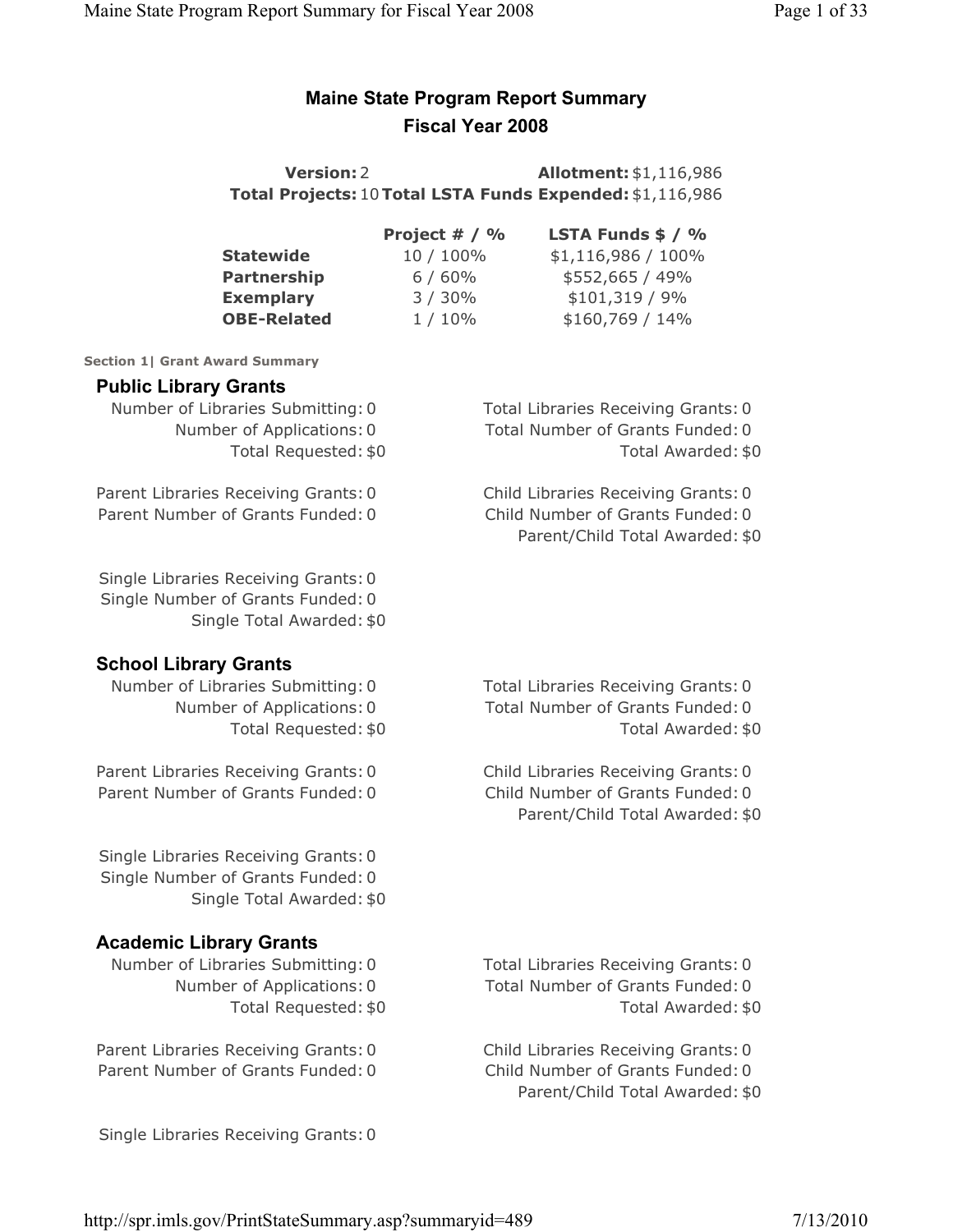Single Number of Grants Funded: 0 Single Total Awarded: \$0

# Special Library Grants

Number of Libraries Submitting: 0 Total Libraries Receiving Grants: 0

Parent Libraries Receiving Grants: 0 Child Libraries Receiving Grants: 0 Parent Number of Grants Funded: 0 Child Number of Grants Funded: 0

Single Libraries Receiving Grants: 0 Single Number of Grants Funded: 0 Single Total Awarded: \$0

# Multi-Type Library Grants

Number of Libraries Submitting: 0 Total Libraries Receiving Grants: 0

Parent Libraries Receiving Grants: 0 Child Libraries Receiving Grants: 0 Parent Number of Grants Funded: 0 Child Number of Grants Funded: 0

Single Libraries Receiving Grants: 0 Single Number of Grants Funded: 0 Single Total Awarded: \$0

# SLAA Library Grants

Number of Libraries Submitting: 1 Total Libraries Receiving Grants: 1 Number of Applications: 10 Total Number of Grants Funded: 10

Parent Libraries Receiving Grants: 0 Child Libraries Receiving Grants: 0 Parent Number of Grants Funded: 0 Child Number of Grants Funded: 0

Single Libraries Receiving Grants: 1 Single Number of Grants Funded: 10 Single Total Awarded: \$1,116,986

Number of Applications: 0 Total Number of Grants Funded: 0 Total Requested: \$0 Total Awarded: \$0

Parent/Child Total Awarded: \$0

Number of Applications: 0 Total Number of Grants Funded: 0 Total Requested: \$0 Total Awarded: \$0

Parent/Child Total Awarded: \$0

Total Requested: \$1,116,986 Total Awarded: \$1,116,986

Parent/Child Total Awarded: \$0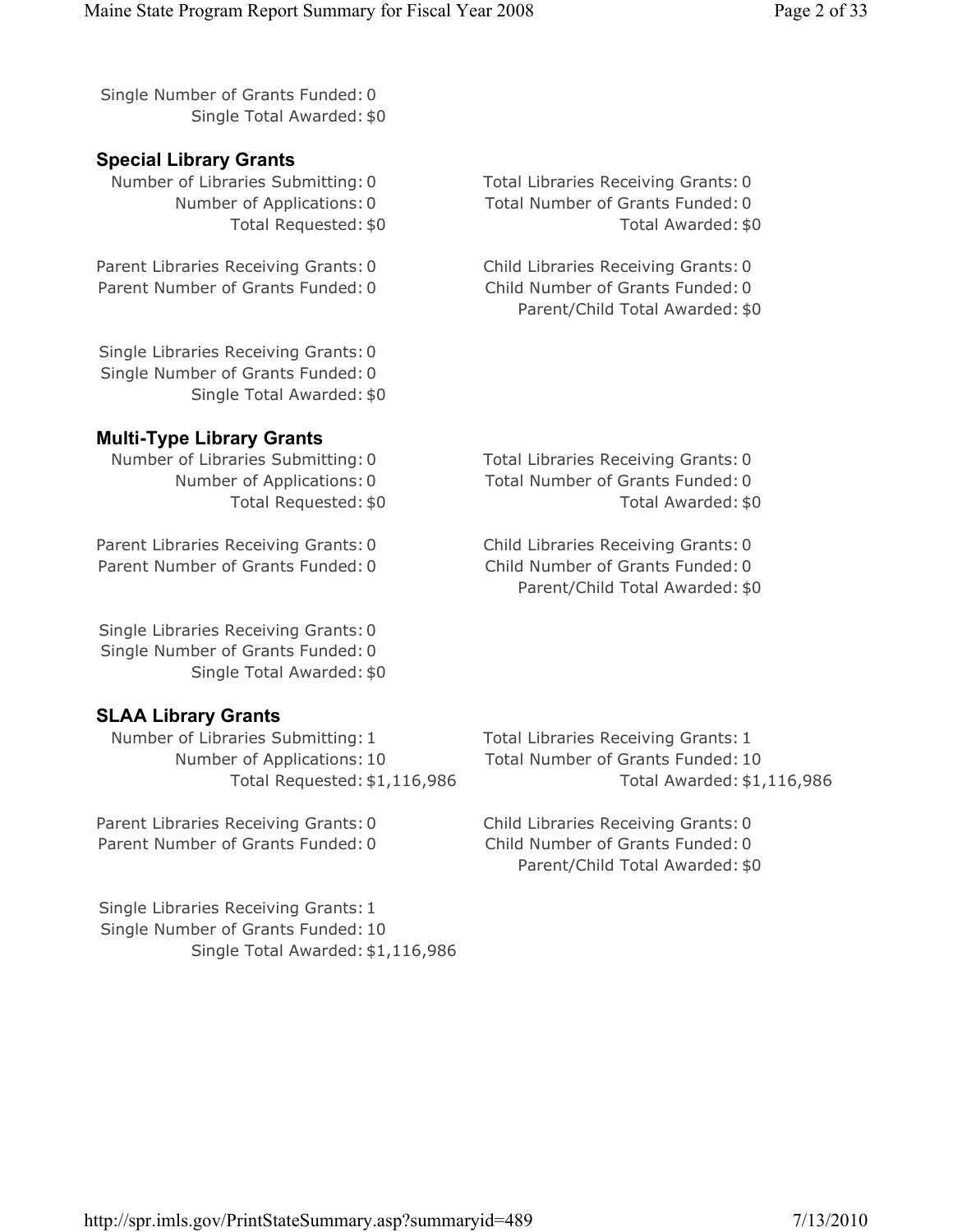Section 2 | OBE Summary

Q1: What progress did you make in implementing OBE during this reporting period?

The Maine Regional Library District Consultants have continued to require that workshop/meeting/continuing education attendees complete evaluation forms following each event. These evaluation forms ask attendees to list the changes they anticipate making in their library programs to best meet the needs of their patrons as a result of attending the session(s). Upcoming continuing education events will be more specifically outcome-based. Several post-event surveys have been done to learn what changes actually took place following a C.E. event. This will be done more systematically during the next reporting period. Outreach Services conducted a Books-By-Mail patron survey about the impact of this service upon the lives of users. The results are described in the Books-By-Mail "outcomes" program report below. The Maine Humanities Council continues to develop a logic model evaluation protocol for "Let's Talk About It". The results of the Cultural Affairs Committee survey and focus group meetings held in the fall of 2008 were presented to the Joint Standing Committee on Education and Cultural Affairs in a January 31, 2009 report, "Enhancement of Maine's Cultural Assets; Report of the Maine State Cultural Affairs Council, Prepared in response to Resolution Chapter 182, 123rd Maine State Legislature". Results of this study are shown in the "outcomes" section of the Cultural Affairs Committee report below.

Q2: Briefly describe your state's results in meeting its identified OBE goal(s) this reporting period.

Please see above.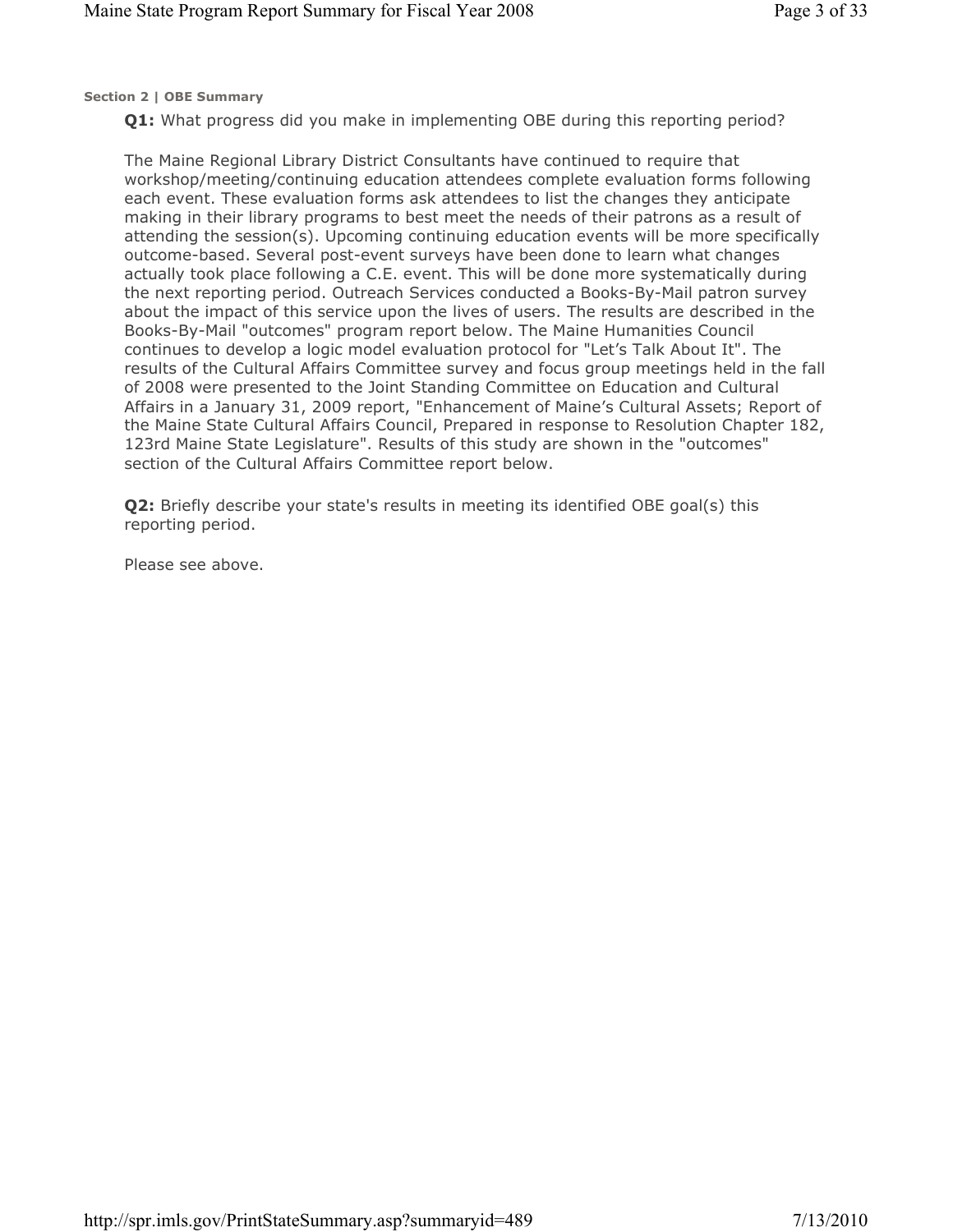|  |  | Section 3   Project Reports |
|--|--|-----------------------------|

| <b>Project Code:</b>                                  | 2008-ME-33530                                                  |
|-------------------------------------------------------|----------------------------------------------------------------|
| <b>Project Title:</b>                                 | <b>Project Number:</b>                                         |
| Administration                                        |                                                                |
| <b>Library Name:</b>                                  | <b>Project Director:</b>                                       |
| Maine State Library                                   | Linda Lord                                                     |
| <b>Phone Number:</b>                                  | <b>Email:</b>                                                  |
| 207-287-5620                                          | linda.lord@maine.gov                                           |
| <b>Library Building:</b>                              |                                                                |
| Maine State Library                                   |                                                                |
| <b>LSTA Funds Expended:</b>                           | <b>Cash Match:</b>                                             |
| \$43,032                                              | \$587,087                                                      |
| <b>In Kind Contributions:</b>                         | <b>Total Cost:</b>                                             |
| \$                                                    | \$630,119                                                      |
| <b>Number of Persons Served:</b>                      |                                                                |
| <b>LSTA Purpose:</b>                                  | <b>State Goal:</b>                                             |
| Services for lifelong learning                        | 1. Partnering for expansion of library<br>resources & services |
| <b>IMLS Primary Performance</b><br><b>Category:</b>   | <b>IMLS Secondary Performance</b><br><b>Category:</b>          |
| Provide access to information,<br>resources and ideas | Enhance a lifetime of learning<br>opportunities                |
| <b>Primary Users:</b>                                 | <b>Secondary Users:</b>                                        |
| Statewide public                                      |                                                                |
| <b>Primary Services:</b>                              | <b>Secondary Services:</b>                                     |
| <b>SLAA LSTA Administration</b>                       |                                                                |
| <b>Start Date:</b>                                    | <b>End Date:</b>                                               |
| 10/2/2008                                             | 9/30/2009                                                      |
| Statewide? V                                          | Partnership?                                                   |
| <b>Exemplary?</b>                                     | <b>OBE-Related?</b>                                            |
| <b>Project Purpose:</b>                               |                                                                |

### Project Purpose:

The following information is from the State of Maine Administrative and Accounting Manual, Section 50.20.60.: "The Statewide Central Services Cost Allocation Plan (STACAP) is used to identify and assign central services costs. Most government units provide certain services such as accounting, computing, payroll, service, motor transport, etc. to operating agencies on a centralized basis. Since federally supported awards are performed within the individual operating agencies, a process is necessary to identify these central service costs and assign them to benefiting activities on reasonable and consistent bases. The federally reviewed and approved, statewide, central service cost allocation plan (STACAP) provides that process.

### Project Activities/Methods:

The following information is also from the State of Maine Administrative and Accounting Manual, Section 50.20.60: "The Financial Reporting and Analysis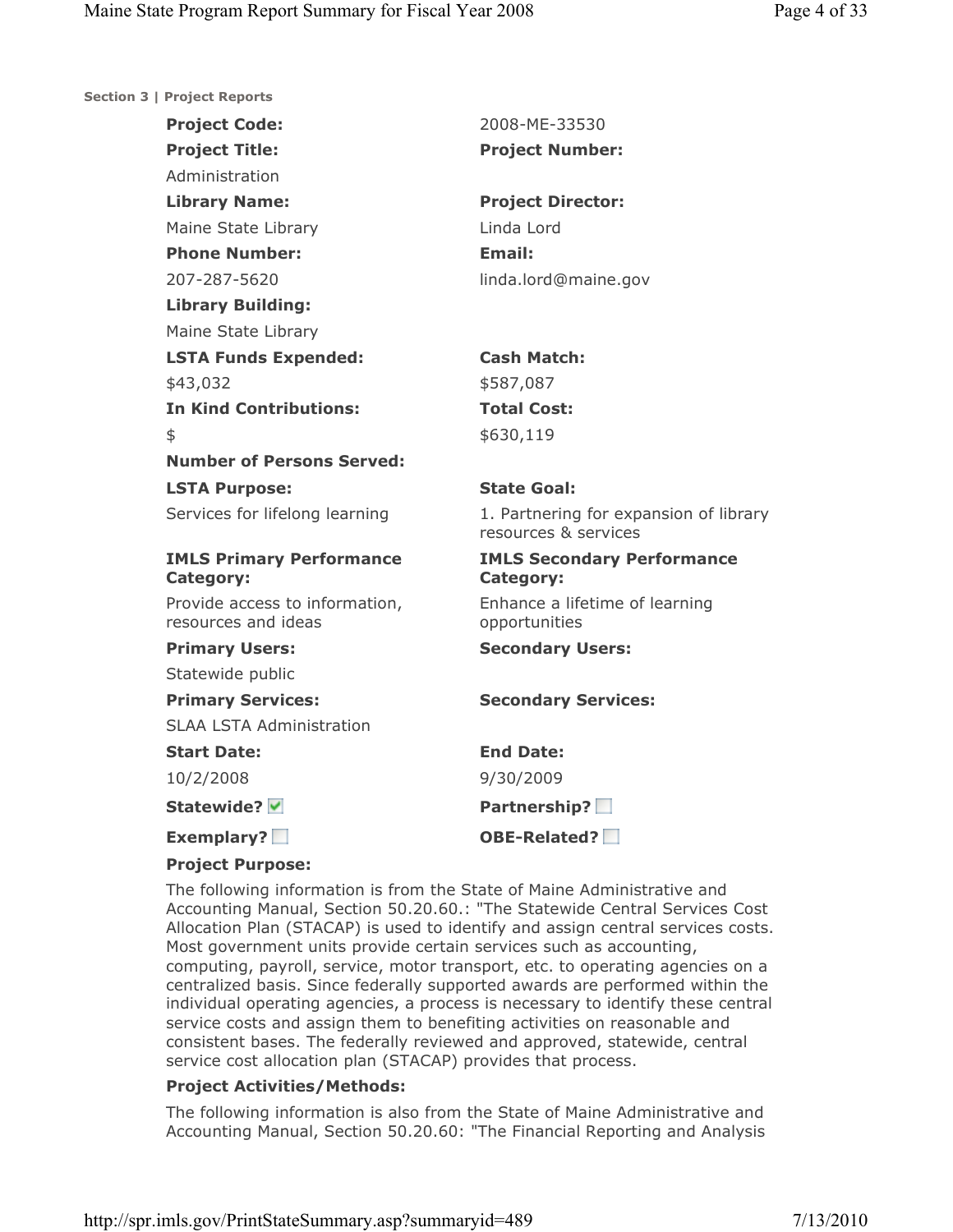Division of the Office of the State Controller prepares, administers, and submits to the federal government an annual central services cost allocation plan (STACAP) for the State. One part of the plan justifies and reconciles the activities of the billed State central services (internal service and selfinsurance). A second part allocated the allowable costs of other State central services benefiting agencies expending federal awards." It is this second part that pertains to the Maine State Library's acceptance of LSTA funds.

### Project Outputs:

The purpose of the STACAP is to defray the cost of State of Maine central services. The Maine Department of Administrative and Financial Services is responsible for services that provide hearing and electricity, as well as protecting, cleaning and maintaining the Maine State Library facility.

## Project Outcomes:

Other Results: Anecdotal Info: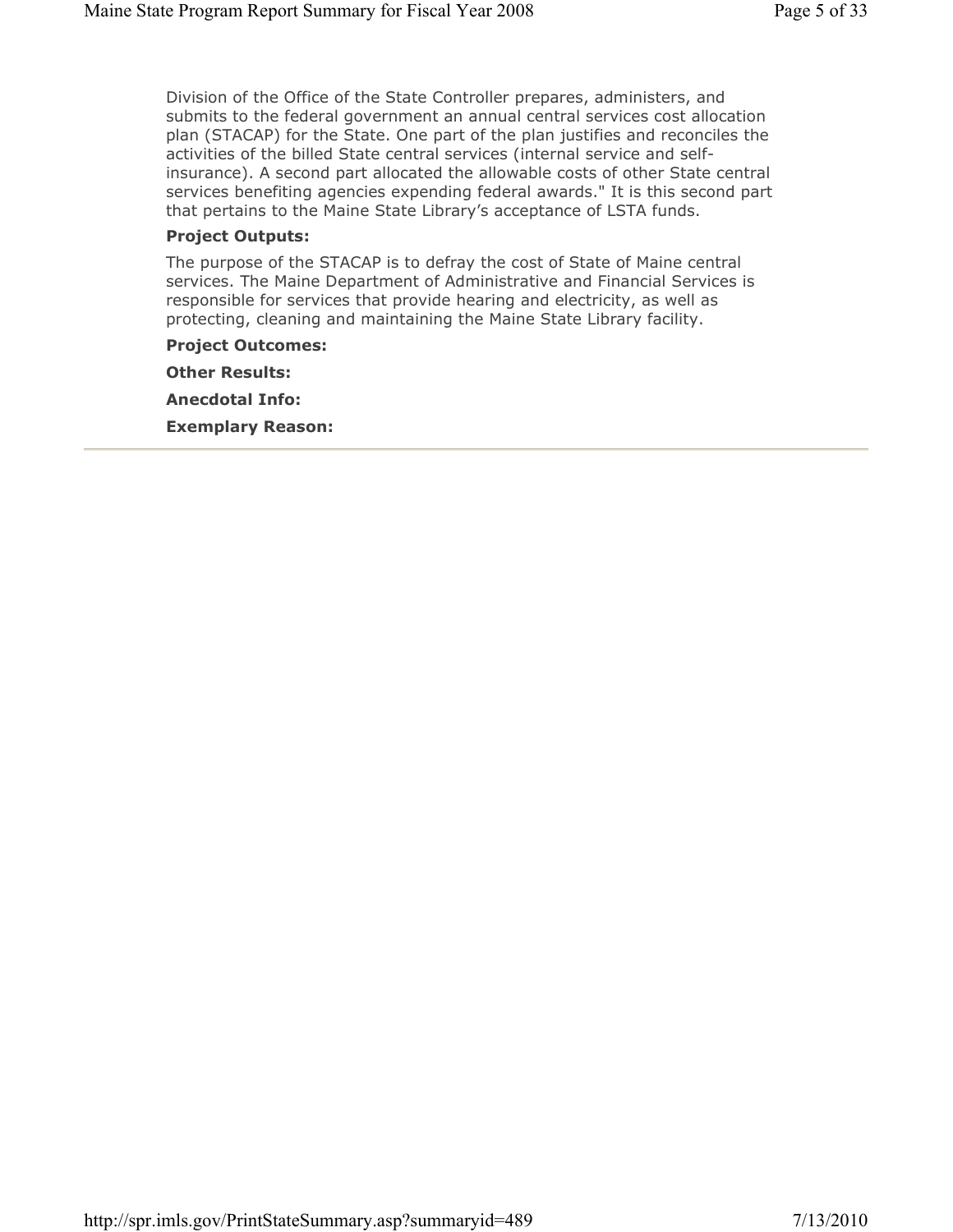| <b>Project Code:</b>                                         | 2008-ME-33539                                                   |
|--------------------------------------------------------------|-----------------------------------------------------------------|
| <b>Project Title:</b>                                        | <b>Project Number:</b>                                          |
| Books By Mail                                                |                                                                 |
| <b>Library Name:</b>                                         | <b>Project Director:</b>                                        |
| Maine State Library                                          | Christopher Boynton                                             |
| <b>Phone Number:</b>                                         | <b>Email:</b>                                                   |
| 207-287-5650                                                 | chris.boyton@maine.gov                                          |
| <b>Library Building:</b>                                     |                                                                 |
| Maine State Library                                          |                                                                 |
| <b>LSTA Funds Expended:</b>                                  | <b>Cash Match:</b>                                              |
| \$160,769                                                    | \$115,669                                                       |
| <b>In Kind Contributions:</b>                                | <b>Total Cost:</b>                                              |
| \$                                                           | \$276,438                                                       |
| <b>Number of Persons Served:</b>                             |                                                                 |
| 4,770                                                        |                                                                 |
| <b>LSTA Purpose:</b>                                         | <b>State Goal:</b>                                              |
| Services to persons having difficulty<br>using libraries     | 2. Improving library services to<br>citizens with special needs |
| <b>IMLS Primary Performance</b><br><b>Category:</b>          | <b>IMLS Secondary Performance</b><br><b>Category:</b>           |
| Provide access to information,<br>resources and ideas        | Enhance a lifetime of learning<br>opportunities                 |
| <b>Primary Users:</b>                                        | <b>Secondary Users:</b>                                         |
| People with special needs, Rural<br>populations              | Homebound persons                                               |
| <b>Primary Services:</b>                                     | <b>Secondary Services:</b>                                      |
| Information Access and Services,<br><b>Outreach Services</b> | Books-by-mail, Homebound services                               |
| <b>Start Date:</b>                                           | <b>End Date:</b>                                                |
| 10/1/2008                                                    | 9/30/2009                                                       |
| Statewide?                                                   | Partnership?                                                    |
| Exemplary?                                                   | OBE-Related? V                                                  |
| <b>Project Purpose:</b>                                      |                                                                 |

The Books by Mail (BBM) program is one of the Outreach Services of the Maine State Library. This service helps to meet the library needs of the more than 200,000 citizens in our large rural state (33,125 square miles with a population of 1.321, 574) who live in towns without local libraries or in towns with public libraries open less than 15 hours a week. More details about the program may be found at http://www.maine.gov/msl/outreach/booksbymail/

### Project Activities/Methods:

Rural and disabled/home bound Maine residents utilize the Books by Mail service from their homes. Patrons who do not have Internet access may make selections from paper catalogs. These are mailed to patrons upon request. Those who have the capacity to go on line can request and renew materials

http://spr.imls.gov/PrintStateSummary.asp?summaryid=489 7/13/2010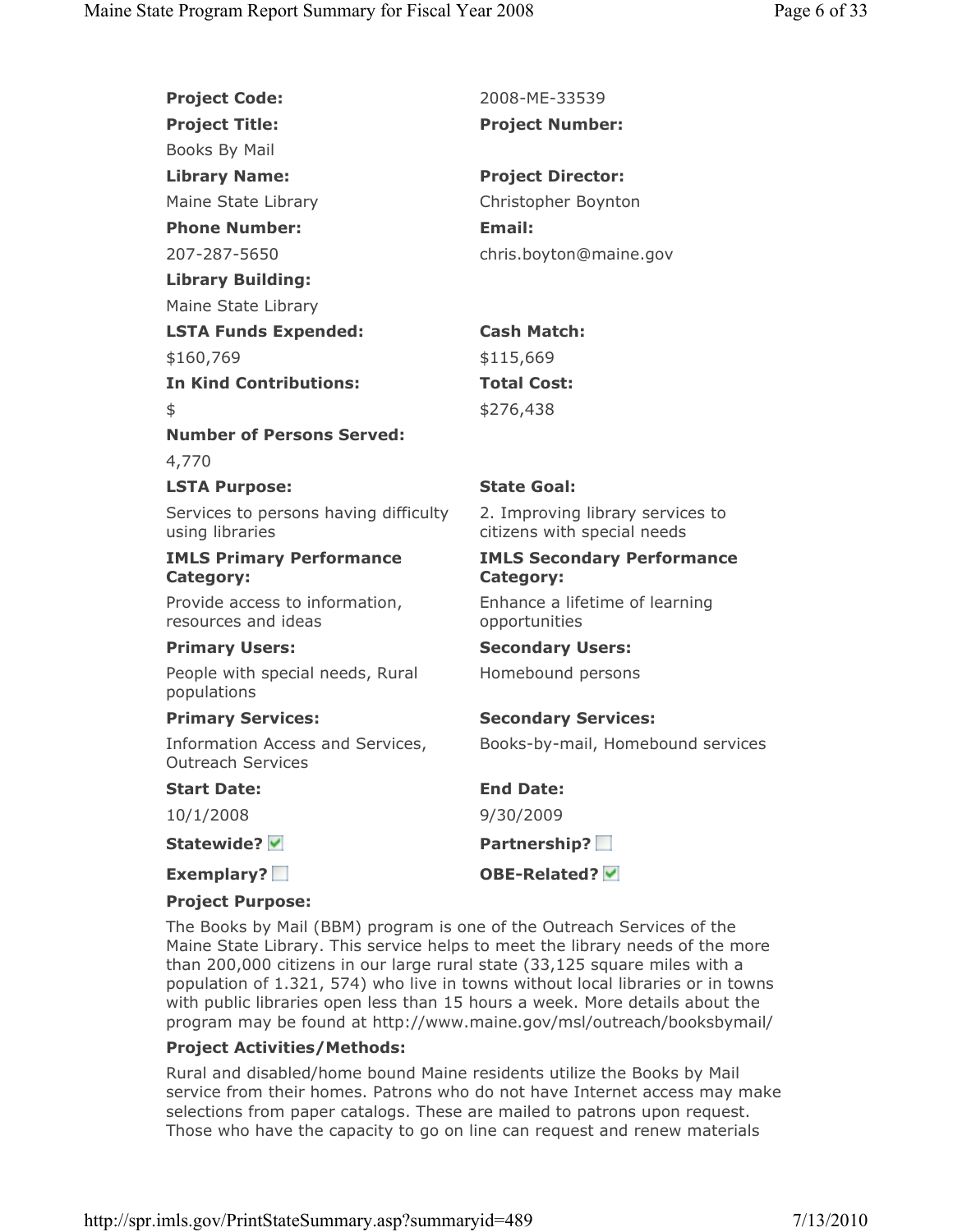via an online public access catalog (OPAC) that is part of a state-wide consortium, MINERVA. Users are able to request anything available from the shared database through the OPAC. A formal reader advisory service allows users to request a specialized, recommended, reading list; the method for requesting is a form which is mailed to users and which may also be completed online. A summer reading program is conducted for the benefit of children enrolled in the Books by Mail program. MSL pays postage to and from homebound patrons. All others have to pay return postage only. A toll free phone number is provided to users. Materials selection and information about the program are available online. All state-wide licensed on-line databases are available to Books by Mail Patrons. Promotion of this program has taken place at the Common Ground Fair. Over half of the people visiting the information booth asked questions about the Books by Mail program. Over 50,000 people attended the fair this year. Staff also attended the town of Whitefield's "Education Celebration," where the Books by Mail service to that community was also promoted.

#### Project Outputs:

4770 residents (3109 adults and 1661 juveniles, K-12) who can not access library services because of limited local library service, geographic isolation and/or disability have been able to request materials and resources from the Maine State Library's Books by Mail program. This number is significantly lower than last year's because inactive patrons have been removed. The increase in inactive patrons is largely due to the new requirement to provide return postage for Books by Mail items. 23,934 titles and 44,223 copies are in the Books by Mail collection. Materials are also available to users from other libraries through the state's Minerva system. These numbers are not counted in the BBM circulation figures. 16,944 items were loaned by the Books by Mail program to the Maine State Library's BBM patrons. 6,438 items were sent out through Minerva's interlibrary loan service. 13,318 items were borrowed from the Maine State Library's Books by Mail collection by the Minerva system.

#### Project Outcomes:

The recreational and informational needs of Mane's rural and homebound residents are met by this program. Many home-schoolers also rely on materials from this program. An online and snail mail survey of Books by Mail users was conducted in summer (June, July, August, September) 2009. 305 users responded to the survey which asked them to respond "agree, disagree, N/A, strongly agree, strongly disagree" to 11 statements. 123 responders left narrative feedback. 95% agreed or strongly agreed with the statement "Using Books By Mail improves the quality of my life. 82% agreed or strongly agreed with the statement "If I didn't have Books By Mail I would not have access to the library materials I need." 85% agreed or strongly agreed with the statement "With Books by Mail, I feel that I am part of a statewide community." 89% agreed or strongly agreed with the statement "Books by Mail supports my continuing education." 73% agreed or strongly agreed with the statement "If I didn't have to pay for return postage, I would use Books by Mail services more."

#### Other Results:

MSL Outreach Services frequently receives feedback from users who find that access to interlibrary loan vastly increases the usefulness of the program.

### Anecdotal Info:

Feedback from surveys, notes, cards and other correspondence to the Books By Mail program: "I rely on Books By Mail for our homeschooling. It saves me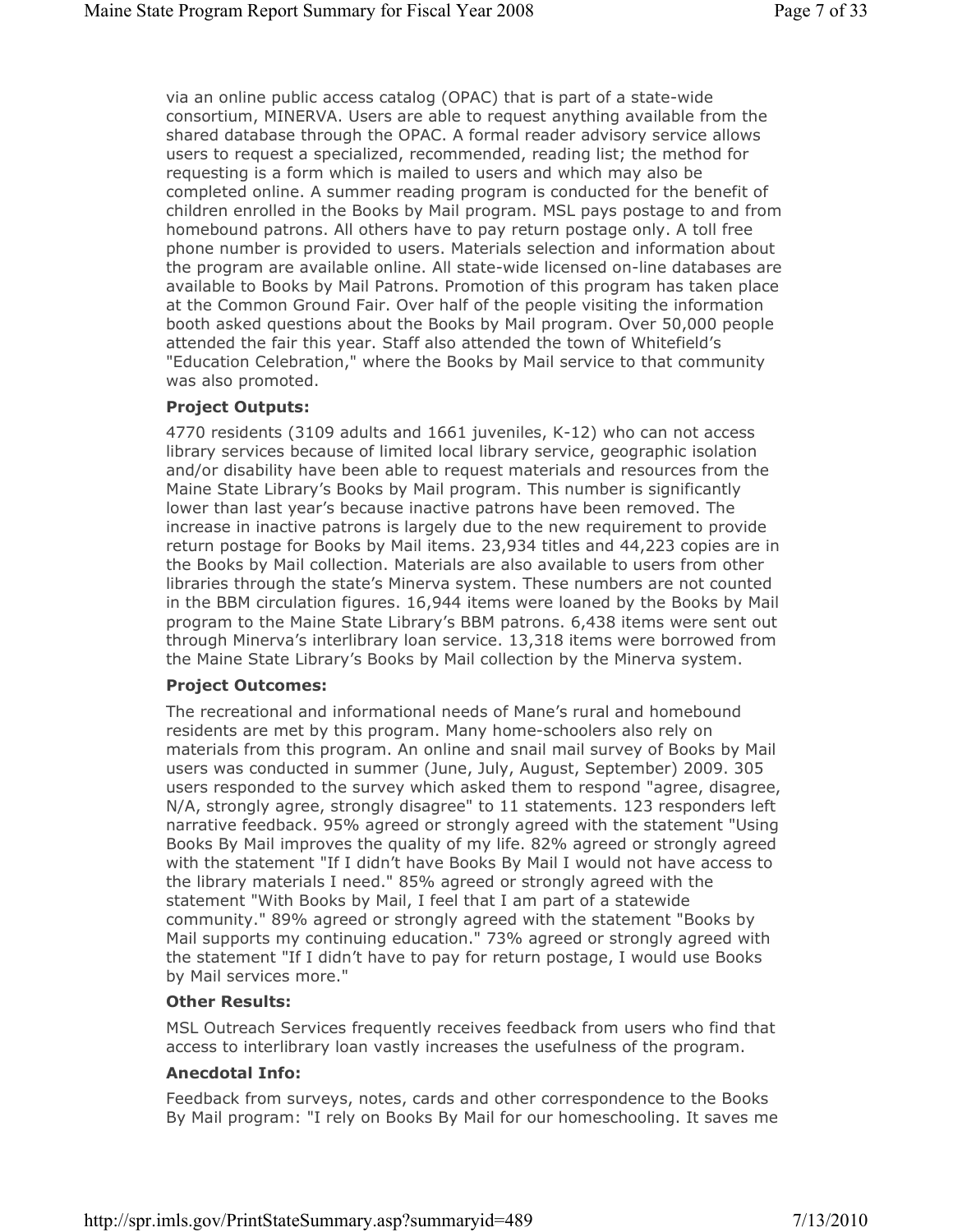more money than I can possibly imagine and allows my children access to quality books that we would otherwise not be able to use." "Books By Mail is one of the best resources (for people) living in rural Maine." "Thank you for your great service. It has really enriched my family's life." "We love the Books By Mail program. It provides us with a huge selection of reading and craft material without having to travel and having to pay to join a library in another town. The kids use it often for information for school projects and books to read for book reports." "We love your service! It is wonderful to live in a small Maine town and still have access to all of these books! Your staff is more than courteous and your library service is invaluable! Our entire family uses this service for education as well as recreation." "Minerva and Books By Mail is our lifeline... Our son's school only had two of the textbooks that they used for my son's 7th grade Maine Studies class and through Minerva I was able to borrow one long term, what a godsend." "Books By Mail is vitally important to Maine. We're too rural, and for towns with no library, it's a critical service." "Great service! We use this service to get not only recreational but also educational materials for our homeschooling family. Living in disadvantaged area (Washington County) this service gives us opportunities to materials we could otherwise not dream of." "I find it hard to believe this service is available to the citizens of Maine. It is one of the finest uses of technology to enrich our lives." "The staff is always very helpful. Thank you." "Books by Mail really helped me to get started to read and love books." "I am a homeschooling mother of a son with dyslexia. Being able to get the audio books, review the catalogs and the online list really helps us to learn and read comfortably at his pace!" "I have a lot of medical problems and reading is my entertainment. Thanks again!" "We brag to our friends and family out of state about this valuable resource." "I am disabled and have no way to obtain books other than through the State Library. It gives me something to read and occupy my time. I am thankful for the helpfulness of the staff." "Really appreciate the state library system and the great staff that works there." "If we didn't have to pay postage, I would use Books by Mail." "I understand how the cost of mailing the books back has stretched the budget of your program, but poor children should not be without good books because Mom and Dad can't afford to pay postage." "The postage is too much and I have not used the service since then, but I sure did appreciate it prior to that event! It was good seeing our tax dollars helping so many people in this rural area... wish it could be that way again." "I stopped using Books by Mail when you started having us pay for postage. It is very unfortunate that you had to do this and prevent some family to be able to use your service. Most people around me stopped also since the postage issue." "We enjoyed it better when it didn't cost us so much for postage." "I have slowed down on borrowing since I have to pay the return postage. We used the service much more before." "I have pretty much stopped using Books by Mail because I can't pay the return postage. Prior to that change I used the service a lot, and it made a big difference in my quality of life." Since we live so close to the edge I have been unable to use Books by Mail, and I've had to pay the return postage. I now make lists and wait until I get to a big town and look things up there. I hope someday you will once again have the funds for return postage." "I want you to know your services are so very important to me and I am sure many other homebound people."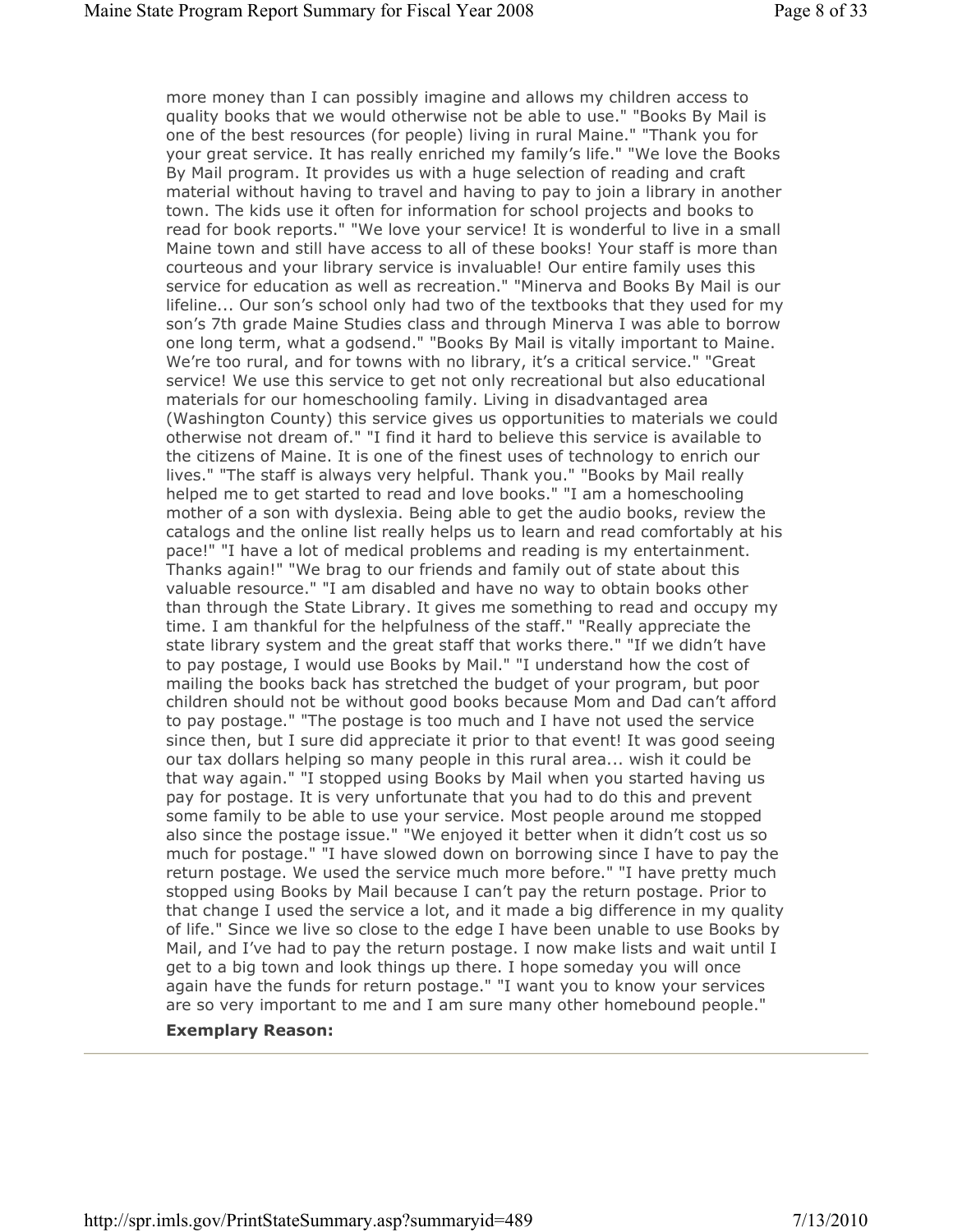| <b>Project Code:</b>                                                            | 2008-ME-33537                                                  |
|---------------------------------------------------------------------------------|----------------------------------------------------------------|
| <b>Project Title:</b>                                                           | <b>Project Number:</b>                                         |
| Cultural Affairs Council (Maine Cultural<br>Agencies Partnership)               |                                                                |
| <b>Library Name:</b>                                                            | <b>Project Director:</b>                                       |
| Maine State Library                                                             | Linda Lord                                                     |
| <b>Phone Number:</b>                                                            | <b>Email:</b>                                                  |
| 207-287-5620                                                                    | linda.lord@maine.gov                                           |
| <b>Library Building:</b>                                                        |                                                                |
| Maine State Library                                                             |                                                                |
| <b>LSTA Funds Expended:</b>                                                     | <b>Cash Match:</b>                                             |
| \$13,818                                                                        | \$29,986                                                       |
| <b>In Kind Contributions:</b>                                                   | <b>Total Cost:</b>                                             |
| \$                                                                              | \$43,804                                                       |
| <b>Number of Persons Served:</b>                                                |                                                                |
| 1,000,000                                                                       |                                                                |
| <b>LSTA Purpose:</b>                                                            | <b>State Goal:</b>                                             |
| Services for lifelong learning                                                  | 1. Partnering for expansion of library<br>resources & services |
| <b>IMLS Primary Performance</b><br><b>Category:</b>                             | <b>IMLS Secondary Performance</b><br><b>Category:</b>          |
| Enhance a lifetime of learning<br>opportunities                                 |                                                                |
| <b>Primary Users:</b>                                                           | <b>Secondary Users:</b>                                        |
| Statewide public                                                                |                                                                |
| <b>Primary Services:</b>                                                        | <b>Secondary Services:</b>                                     |
| Cultural Heritage Programs,<br>Intergenerational Programs, Literacy<br>Programs | Preservation                                                   |
| <b>Start Date:</b>                                                              | <b>End Date:</b>                                               |
| 10/1/2008                                                                       | 9/30/2009                                                      |
| Statewide?                                                                      | Partnership? V                                                 |
| Exemplary? $\blacktriangledown$                                                 | <b>OBE-Related?</b>                                            |
| <b>Project Purpose:</b>                                                         |                                                                |

Maine's Cultural Affairs Council is an alliance, authorized by the state Legislature, of Maine's seven statewide cultural agencies. Five of these agencies are public: the Maine Arts Commission, Maine Historic Preservation Commission, Maine State Archives, Maine State Library, and the Maine State Museum. The other two are private 501 (c) (3) organizations: Maine Historical Society, and the Maine Humanities Council. The Cultural Affairs Council serves as a primary forum for interagency cooperation and planning. This structure improves communications, enhances coordination of work, and facilitates planning and administration for each of the participating agencies.

#### Project Activities/Methods: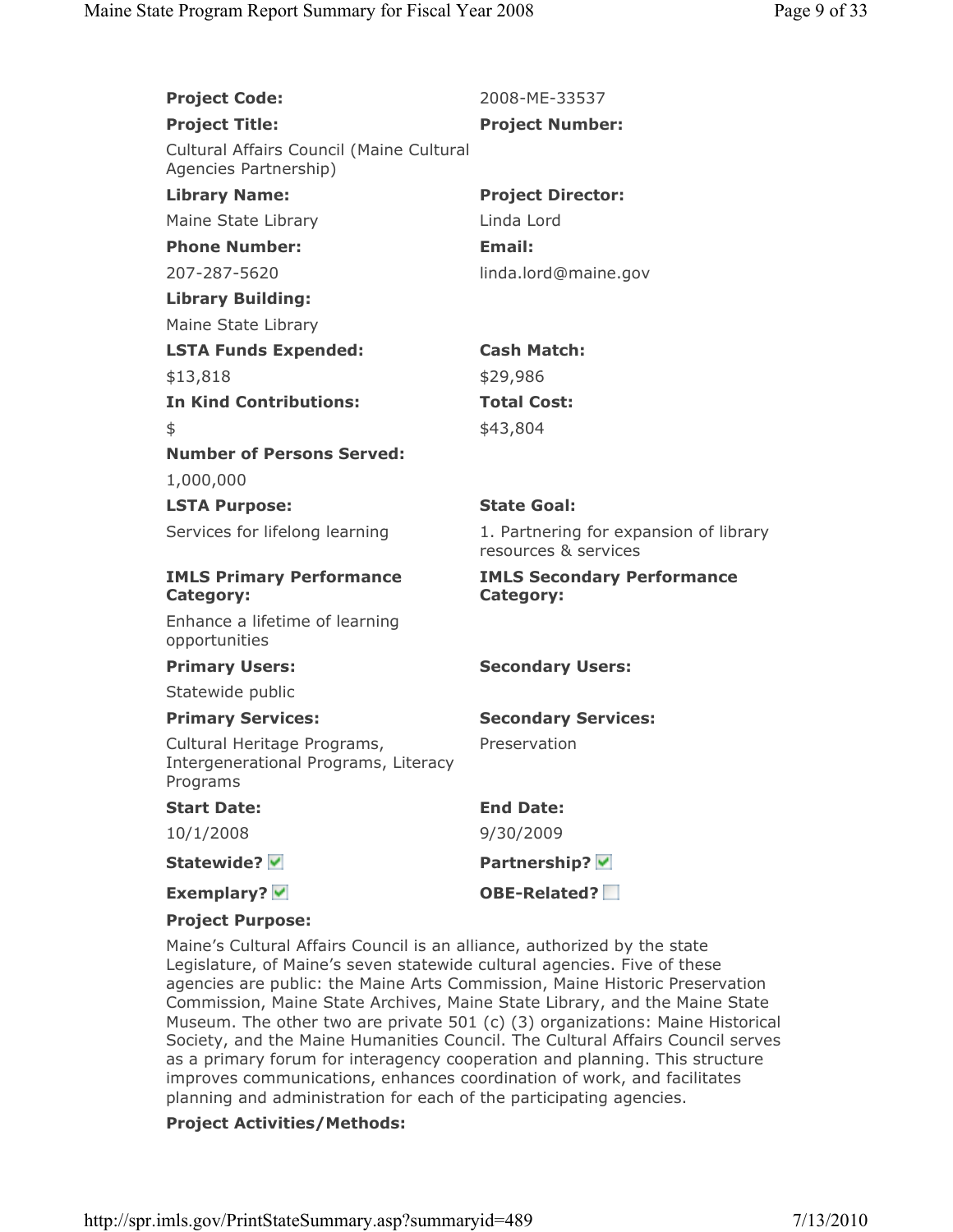The Council membership includes the chairman and vice-chairman of the governing body of each of the seven member agencies, and a chairman who is appointed by the Governor. Ex-officio members include the agency directors and a liaison from the Office of the Governor. The Council meets at least quarterly, often in the Governor's mansion, the Blaine House, and Maine's First Lady, Karen Baldacci, frequently attends. Agendas include the work of each agency, common goals, and discussion of how agencies can support one another in achieving their goals. The following is a quote from the enabling legislation that created the Cultural Affairs Council:

http://www.maine.gov/cac/legislation.htm "Statewide cultural planning. To meet jointly and at least annually with the directors of humanities councils in the State, the Maine State Archives, the Maine State Film Commission and the State Law Library and others as considered appropriate for the purpose of exchanging information and coordinating statewide cultural planning." In 2008 the Joint Legislative Committee on Education and Cultural Affairs mandated that the CAC gather information from the citizens of Maine about the role and future of Maine's cultural agencies. In October and November 2008, three public forums were held in Portland, Augusta and Bangor and included several people participating via video from Presque Isle and Machias. A professional facilitator was present at these sessions to organize attendees into groups to answer a set of questions that all cultural agency chairs had helped prepare. A state-wide online citizen survey was also conducted to gather information for this report. This information was submitted in a report to the legislature's Joint Standing Committee on Education and Cultural Affairs on Jan. 31, 2009.

#### Project Outputs:

The Cultural Affairs Council administers the New Century Community Program of matching grants. Funded by the Legislature since 1999, the New Century program has delivered, without reductions for administrative costs or overhead, more than \$5.7 million dollars in matching money for a wide range of cultural projects, from building restorations and library development to family literacy programming. The grants have leveraged more than three times the number of State dollars in private and federal funds. The Maine State Library works with Maine Historic Preservation (MHP) to ensure that all library construction/renovation projects of libraries on the National Register of Historic Places are approved by the MHP before work begins. The Maine State Library's work with the Maine Humanities Council is described in a separate project. The Maine State Library assisted in the preparation and is assisting in the implementation of a successful IMLS grant for digitization. The following is from the Maine Historical Society's web site:

http://www.mainehistory.org/news/news/1/detail/ "The Maine Historical Society Awarded \$852,000 National Leadership Grant to Launch the Maine Community Heritage Project in 16 Towns and Cities throughout the State" Portland, ME – The Institute of Museum and Library Services (IMLS) has awarded Maine Historical Society (MHS) a National Leadership Grant of \$852,000 over the next three years. The grant is enabling MHS, in partnership with the Maine State Library, to launch the Maine Community Heritage Project in 16 towns and cities throughout the state. Eight projects were completed last year and the second group of eight communities is working this year. "The Maine Community Heritage Project will foster working partnerships among local libraries, historical societies, teachers and students–all toward the end of creating vital online presentations of community history and culture," noted Richard D'Abate, Executive Director of Maine Historical Society. "Out of this project will come a number of new models: for community partnership, for the innovative use of technology, for engaging youth and building intergenerational cooperation, and for using local history as a community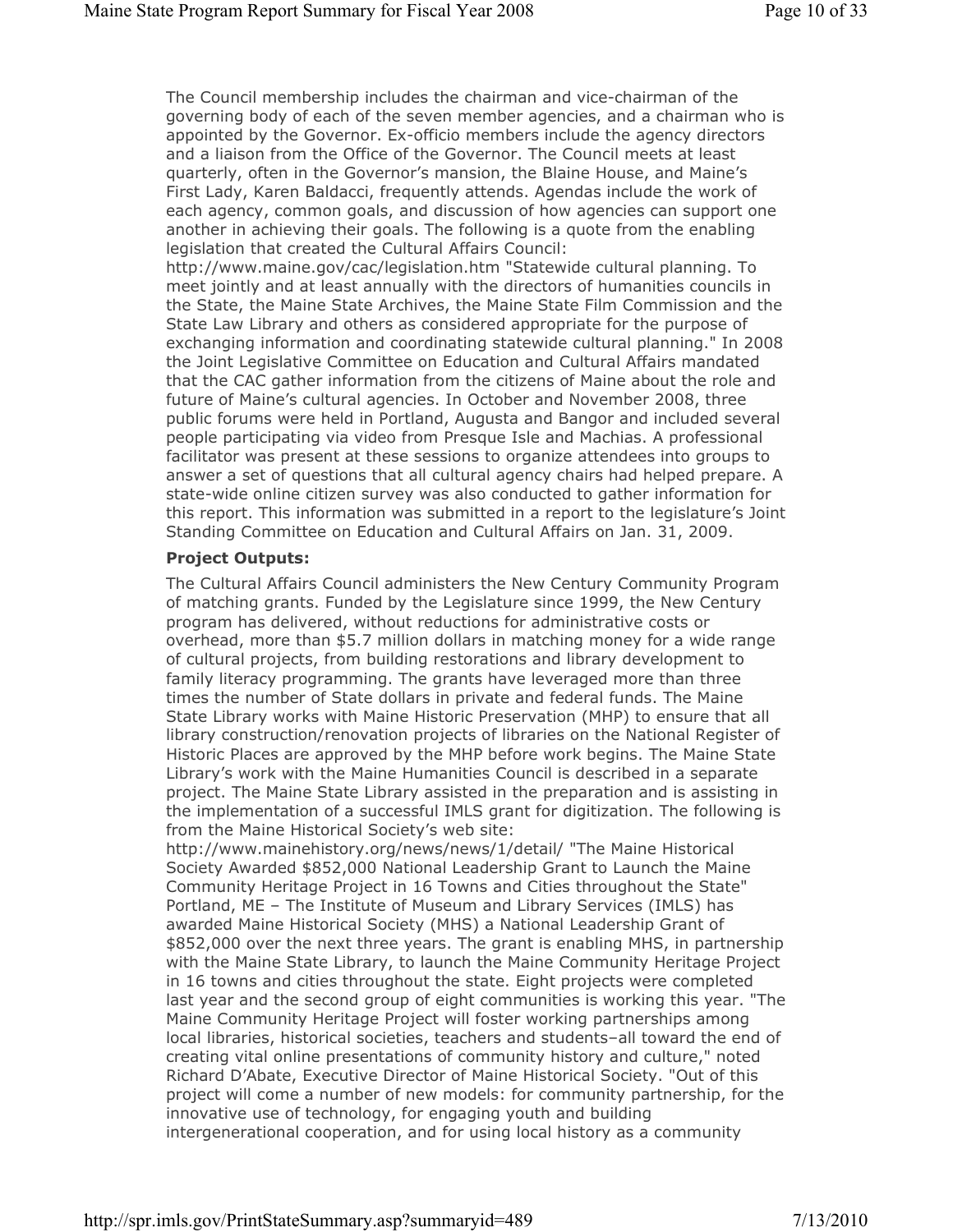development tool." Maine Historical Society preserves the heritage and history of Maine: the stories of Maine people, the traditions of Maine communities, and the record of Maine's place in a changing world. The Maine State Library is honored to be a partner in this project and to see Maine libraries at the center of the work being led by the Maine Historical Society.

#### Project Outcomes:

The Cultural Affairs Council (CAC) submits annual requests for legislation to support the work of Maine's cultural agencies. Member agencies report activities and future goals at monthly meetings and mutually support one another's projects whenever possible. The Governor has allowed the lay Chair of the CAC to sit in on cabinet meetings for the past six months. Since each of these agencies is independent and reports to a Commission, none has had representation at the Governor's cabinet level. The following information is from the January 31, 2009 "Enhancement of Maine's Cultural Assets" report. 1. 89% of (survey) respondents thought it was very effective or effective to develop partnerships with private and non-profit organizations to make cultural affairs a part of their mission 2. 61% of respondents recommend as effective or very effective more effort by the cultural agencies to communicate with the general public through increased use of the Internet. 3. 85% of respondents urged promoting ways to involve residents in public art and cultural projects within communities. The following represent a few of the ways The Maine State Library is addressing these recommendations: - By developing a closer relationship with the Maine Development Foundation (MDF). The Foundation Director addressed a meeting of Public Library directors in December and is offering a greatly reduced membership fee for public libraries. MSL and the MDF are collaborating on a grant application to study the economic impact of Maine public libraries. - By continuing to update and expand its 100% accessible web site. - By sponsoring a panel of librarians at the state-wide Juice Conference. - By contributing to the Maine Humanities program "Let's Talk About It".

#### Other Results:

Focus groups regarding the public's perception of the CAC were held in the fall of 2008.

#### Anecdotal Info:

Form the "Enhancement of Maine's Cultural Assets" report: "The legislative Resolve order renewed a sense of the value and uniqueness of the collaborative citizen-based structure of the CAC. As a forum for interagency public/private planning, cooperation and program implementation, the CAC is unparalleled in state government and remains to this day a nationally recognized model for statewide cultural development. Public forums and comments have affirmed that the structure has excelled but have been most critical about the lack of sustained funding and staffing. These two areas were viewed as the most significant challenge for the future."

### Exemplary Reason:

"The Cultural Affairs Council is a unique public-private partnership of seven statewide cultural agencies working together to provide arts and cultural development programs and assistance to Maine Communities". This collaboration may still be unique; if not, it is unusual. Maine is a small state in terms of population and this type of mutual support is vital for all the cultural agencies to succeed in fulfilling their missions for the people of Maine.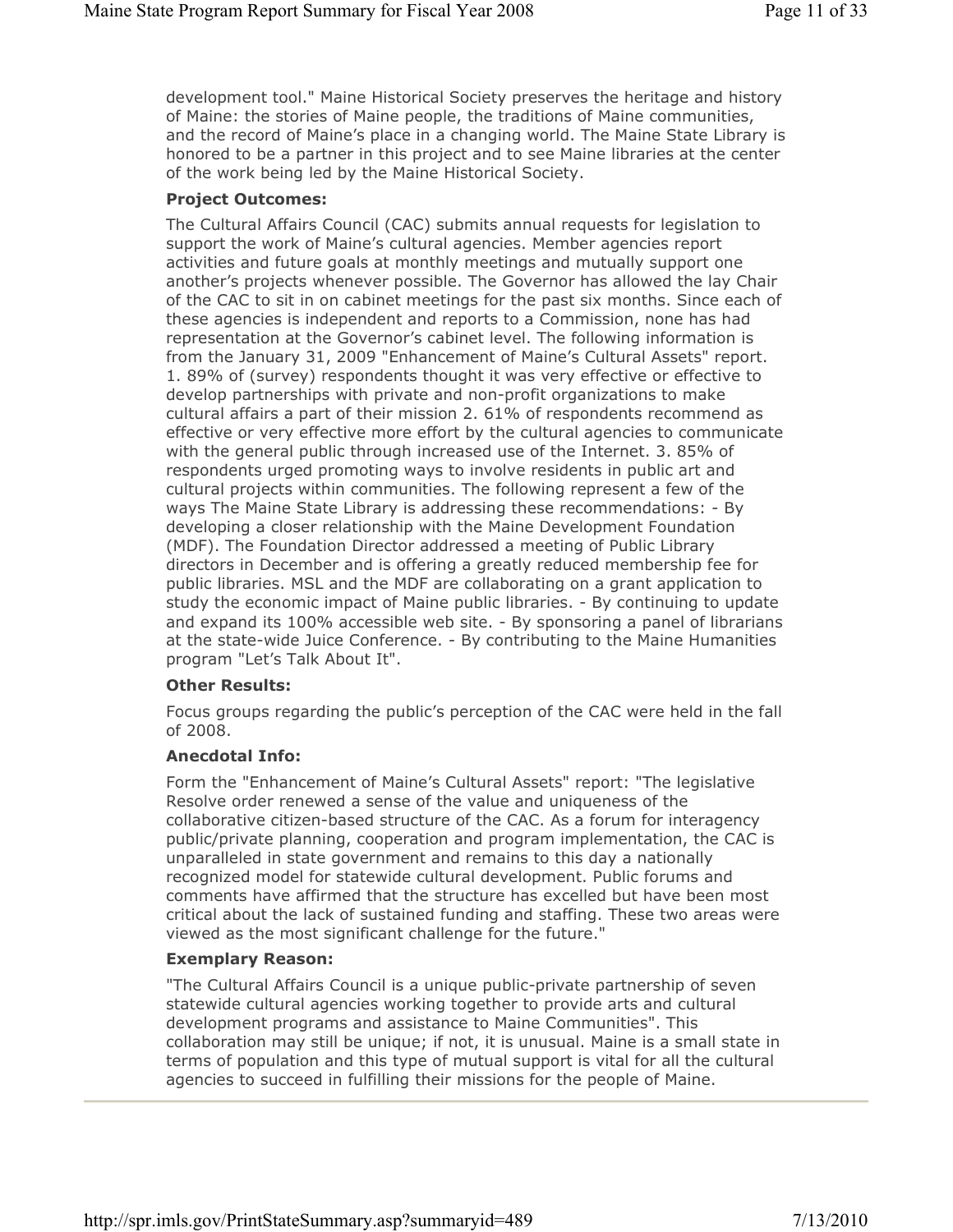**Project Code:** 2008-ME-33533 Project Title: Project Number: Maine Regional Library System 01 Library Name: Project Director: Maine State Library **Linda Lord, Acting State Librarian** Phone Number: The Email: 207-287-5620 Linda.lord@maine.gov Library Building: Maine State Library LSTA Funds Expended: Cash Match: \$425,307 \$1,698,240 In Kind Contributions: Total Cost:  $$2,123,547$ Number of Persons Served: 800,000

LSTA Purpose: State Goal:

## IMLS Primary Performance Category:

Provide access to information, resources and ideas

Library staff and volunteers, Statewide public

Information Access and Services, Interlibrary Loan, Staff Development Education and Training

Services for lifelong learning 1. Partnering for expansion of library resources & services

# IMLS Secondary Performance Category:

Enhance a lifetime of learning opportunities

# Primary Users: Secondary Users:

# Primary Services: Secondary Services:

Information & referral (I&R), Reference services, Document and materials delivery, Resource sharing, Customer services skills , Library science education and skills, Technical skills

| <b>Start Date:</b>      | <b>End Date:</b> |
|-------------------------|------------------|
| 10/1/2008               | 9/30/2009        |
| Statewide? <del>∨</del> | Partnership? V   |
|                         |                  |

# Project Purpose:

The purpose of the Maine Regional Library System is to promote improved service for the constituents of member libraries. It was created by Public Law 626, enacted in 1973, which established three library service districts based on population to improve library service for the citizens of Maine. Membership consists of public, school, academic, and special libraries. The Maine Regional Library System is administered by the Maine State Library in Augusta; however, each district has its own board that sets goals and plans activities. There is one library consultant for each district. The SMLD district consultant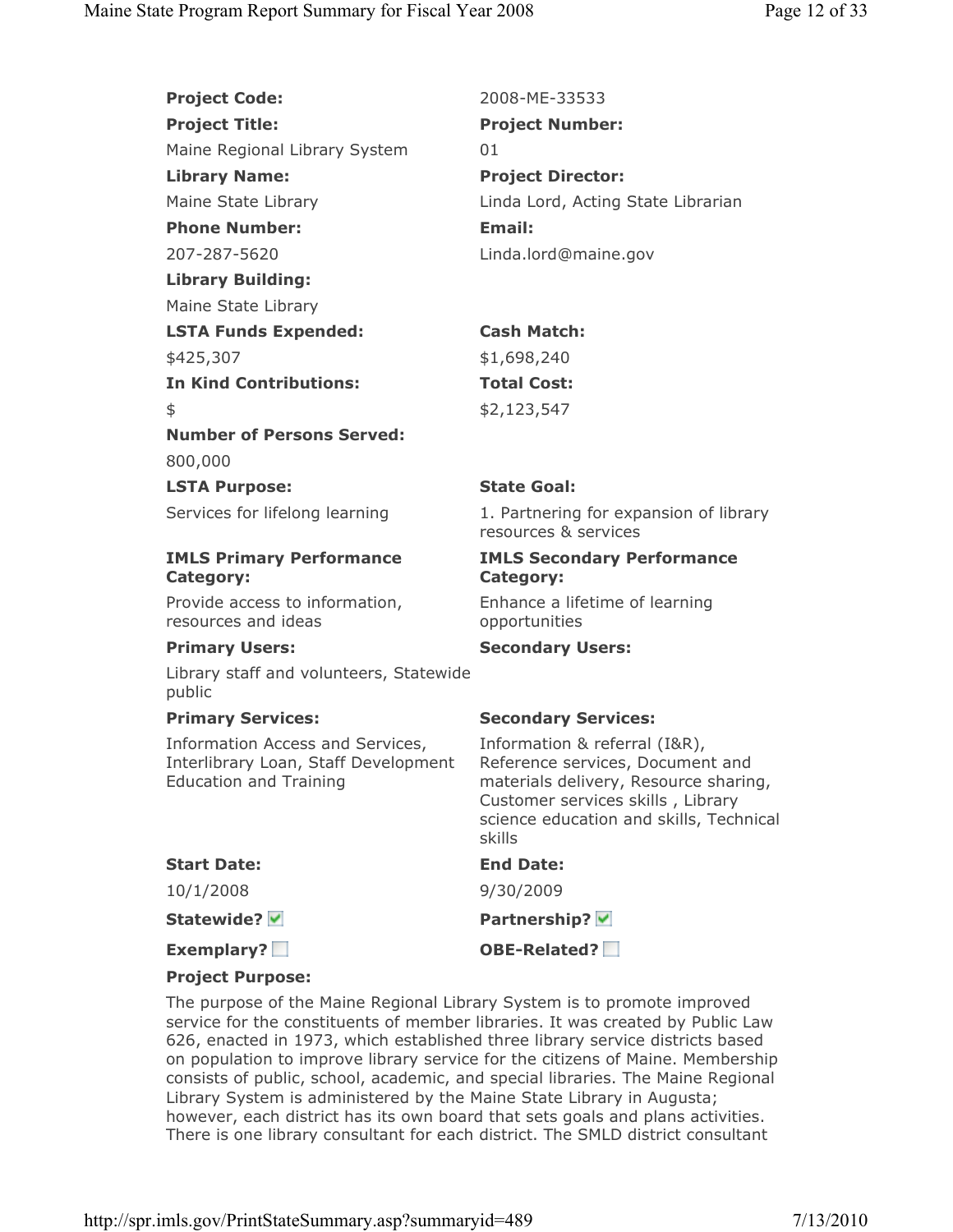retired August 1, 2009 and that position has been left vacant due to a state mandated hiring freeze for budgetary purposes. The overarching goals of the three regional district consultants are to: Goal 1: Increase public awareness, use and support of Maine libraries Goal 2: Facilitate professional development for library staff (and trustees) Goal 3: Encourage resource sharing and regional cooperation Goal 4: Foster increased opportunities for literacy programs Goal 5: Expand communication with libraries, library organizations and the public

### Project Activities/Methods:

In accordance with P.L. 626, An Act Creating Regional Library System, three Area Reference and Resource Centers (ARRCs) were created, one for each of the three service districts. Bangor and Portland Public Libraries receive state aid for the purpose of making their resources and services available without charge to all residents in their Districts...." The Maine State Library serves as the ARRC for the Central Maine Library District. ARRCs are also District hubs for the following services: Interlibrary loan - The interlibrary loan service supports libraries of every size and type. It insures that the state as a whole has the library resources it needs to meet the needs of all its citizens. ARRCs provide ILL service to member libraries by borrowing requested material from other libraries in the state, and if necessary by requesting materials from libraries beyond the state's borders. Reference Service - Reference and information service provided by the ARRCs is another important service of the District. Contact with ARRCs can be made via the fax, telephone, email or a toll-free telephone line. District Consultants - Each ARRC contains an office for the District's regional district consultant. The District Consultant provides professional library guidance to libraries in the district. The District, in cooperation with the Maine State Library and the District Executive Board/Council, provides technical assistance to cooperative interlibrary projects designed to promote equal access to library materials to all Maine people regardless of geographical location. The District Consultant maintains ongoing communication with library members and performs the following duties: • Serves as a professional consultant to libraries within the district or districts • Studies the needs of the district and makes recommendations to the district council • Coordinates services among libraries of all types • Acts as a liaison between the district, other districts and the Maine State Library • Fosters opportunities for continuing education and encourages librarians, library staff, library trustees and friends to participate and to attend state and regional workshops and other educational opportunities • Encourages local initiatives and commitment to regional cooperative library service (such as cluster groups and local consortia) • Helps evolve a district plan of service • Continues to promote and support cooperative purchases among member libraries including books, databases and library supplies. • Helps the District Executive Board/Council develop and refine its five-year district plan of library service in order to meet the intent of the law establishing the regional system. • Maintains communication with district librarians--something essential to promoting interlibrary cooperation and meeting the individual needs of libraries of all types--thus bringing better service to the state's library patrons. • Serves as a liaison between the Executive Board/Council and the Maine State Library and ensures smooth and effective cooperation and coordination of the regional library system programs. Cooperation among all libraries and librarians despite type of library and background of librarian's preparation is important to offering the most effective access to resources for patrons. The three District Executive Boards formed the Regional District Liaison Committee (DLC) in November, 2008 to look at library issues on a statewide basis. The committee is composed of all three District Consultants, 2 members of each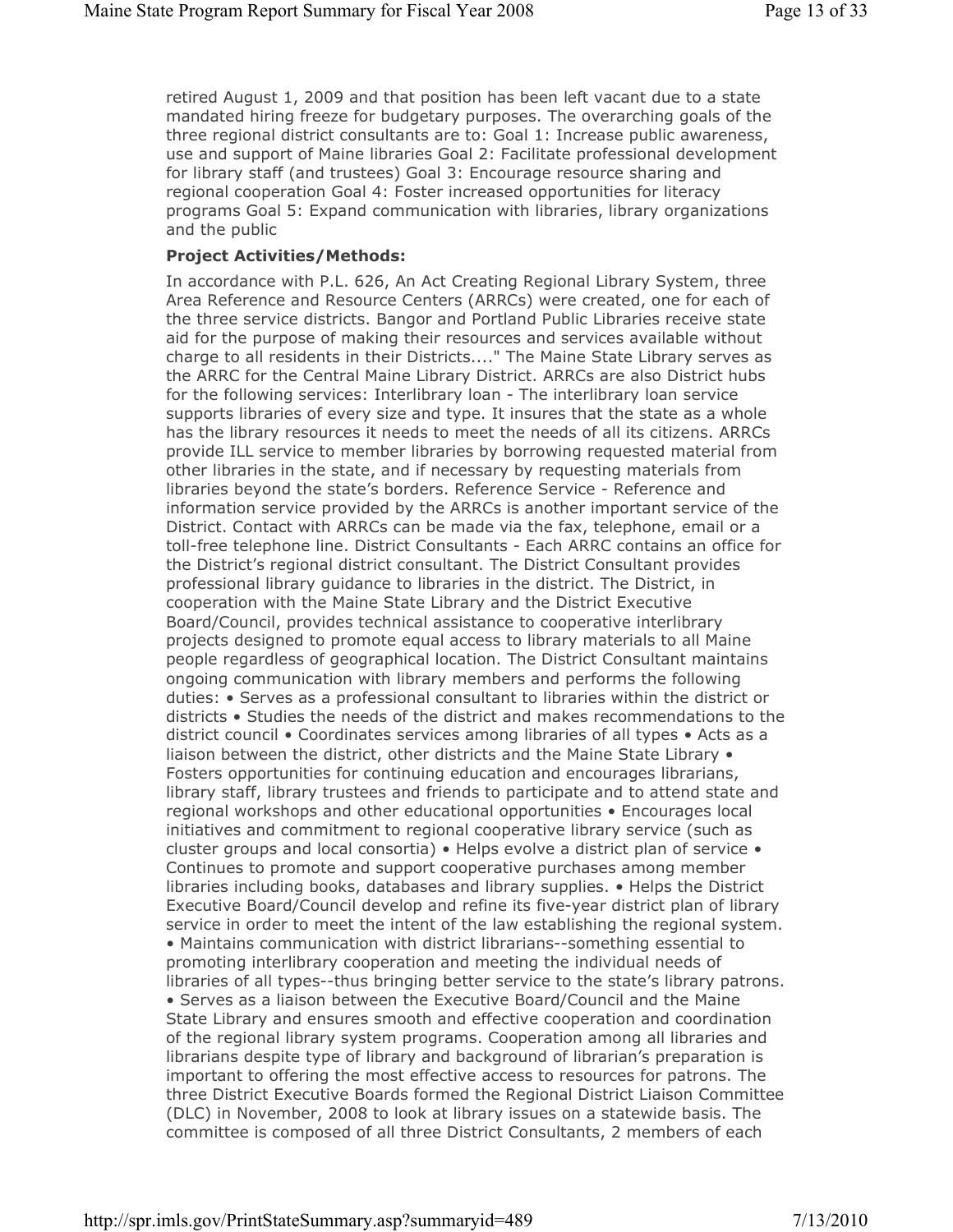district's board and the State Librarian. The focus of the DLC's work is to explore how library service is delivered in the State of Maine and on how the three districts can work together to improve cooperation and resources.

### Project Outputs:

The three District ARRCs (Area Reference and Resource Centers (Bangor Public Library in the Northeastern Maine Library District (NMLD); Maine State Library in the Central Maine Library District (CMLD); and Portland Public Library in the Southern Maine Library District (SMLD) are responsible for serving all Maine residents in their district and for interlibrary loan and reference services for libraries in their districts. ARRC Interlibrary loans: Bangor Public Library - Borrowed 17,857 books from other libraries and loaned 24,672 books to other libraries. Bangor's collection size is 515,088 and their adult circulation for this reporting period was 267,073 volumes. The reference staff responded to 38,073 questions. Maine State Library (MSL) - Borrowed 11,347 items from other libraries and loaned 12,056 items to other libraries in state FY08. MSL's collection size is 279,897 not including government documents and serial subscriptions, and it circulated 43,344 items during FY08. The reference staff responded to 11,301 questions in state FY 08. Portland Public Library - Borrowed 12,480 items from other libraries and loaned 13,950 items to other libraries. Portland's collection size is 634,817 catalogued items (which includes government documents) and its total circulation for this reporting period was 763,178. The library was closed during March 2008 for construction. The reference staff responded to 64,309 reference questions from October 2008 - September 2009. District Consultants organized 41 continuing education programs and events attended by 1,523 Maine library staff. These C.E. sessions focused on a variety of topics related to technology and to reaching the underserved, e.g. how to teach library patrons the use of Maine's virtual library (MARVEL databases); using Open Source software for automation; using a content management system for library websites; and how to complete the Annual Report online. Many of these applied a train the trainer approach so that libraries could pass information on to their patrons with confidence and appropriate techniques. The Coordinator of Learning and Technology Services held workshops on Open Source Software, Content Management Systems and presented a Technology "Petting Zoo". The Joint Council meeting this year featured national speaker Joan Frye Williams who presented "Beyond Information to Transformation -Rethinking Library Services for the Future". The program focused on the "civilian" trends and expectations that are shaping the future of libraries. Participants learned about new service models that can update and improve their offerings without sacrificing their principles or sanity. The districts consultants have committed to bringing one national speaker per year to these joint council meetings. When the Maine Library Commission (MLC) announced plans to evaluate the mission of the state library, the District Liaison Committee offered to help with information gathering and to provide the Commission with a "state of libraries" report. This report was delivered to the MLC in June 2009 and included recommendations to the Maine State Library and the Maine Library Commission. Consultants also respond to email, telephone calls and site visit requests, related to all the LSTA goals.

## Project Outcomes:

State-wide continuing education opportunities are provided through the coordination and collaboration of the three district consultants and their seven-member Executive Boards. The district consultants work with the Maine State Library's Coordinator of Learning and Technology for statewide events. Maine's interlibrary loan counts are very high -- especially when one realizes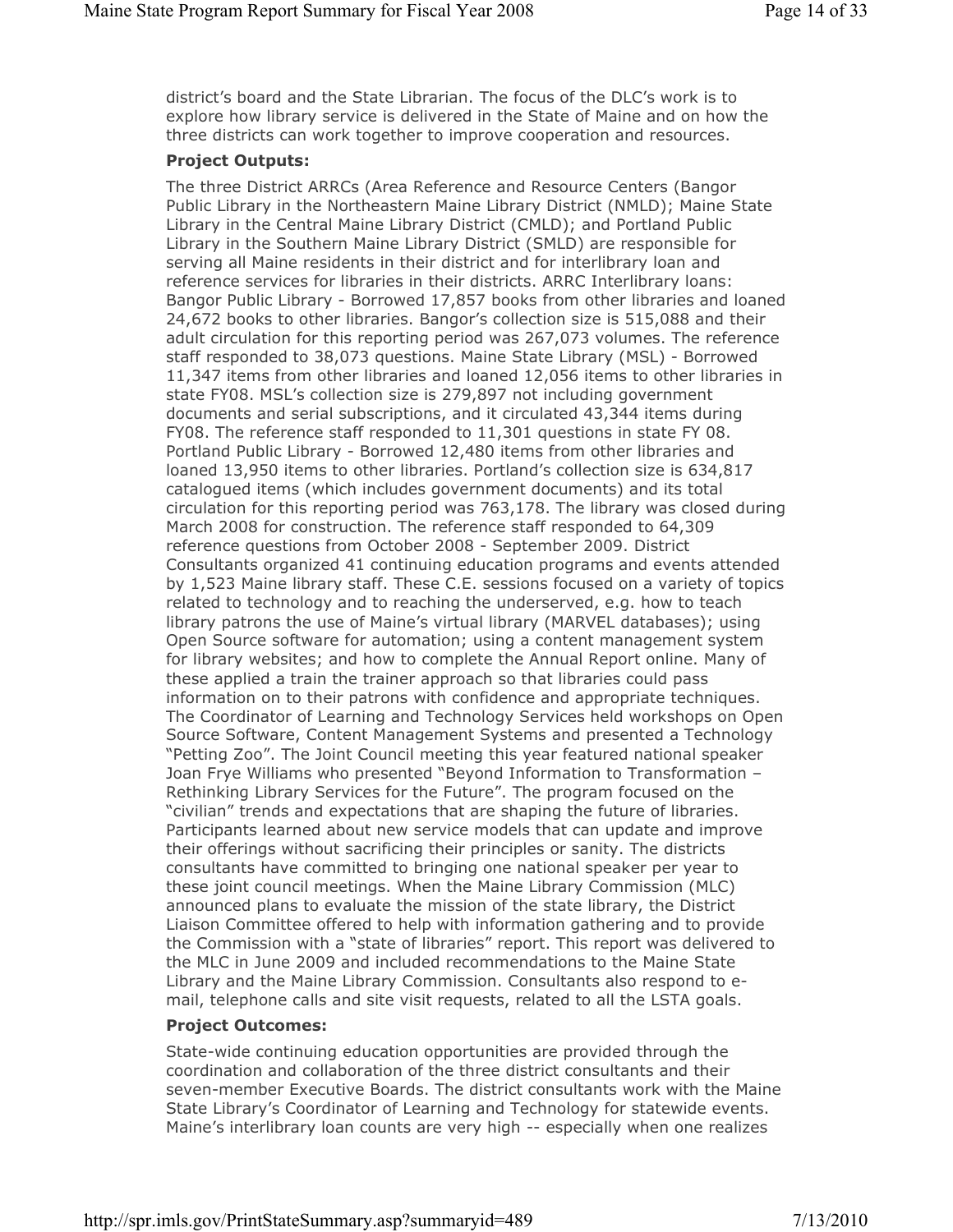that the entire state's population is 1.3 million -- fewer people than many cities. Resource sharing, a direct responsibility of the ARRC's and the District Consultants, is a success in Maine because the Regional Library System provides the smaller libraries with the education and tools to provide this service to the public. Maine's district consultants are highly regarded by the libraries they service. Their counsel, advice, training, and experience enable libraries to improve services to their patrons and to reach more un-served and underserved patrons. Online opportunities through webinars have increased participation in continuing education this year. After a national speaker presented a Reader's Advisory workshop several of the smaller libraries started a passive readers' advisory by making a display of good reads. Patrons are signing these books out. Libraries are pulling DVDs and audio books as part of these displays. Some have taken the online readers' advisory course through WebJunctionMaine. Over 200 have signed up for the readers' advisory listserv. In addition, libraries have started book club cards where each of the genres is featured, e.g. January is mystery month. At the end of the year, patron cards are turned in for a drawing for a gift certificate. This is getting patrons to read outside their comfort zone and exposes them to new forms of literature.

#### Other Results:

The District consultants collaborate with Maine libraries to work on SCOOP a purchasing consortium that negotiates vendor contracts for discounts on library materials and supplies for all Maine libraries. The District consultants also work on statewide programs such as Reading RoundUp, the Maine Library Excellence Award, an annual Public Library Directors' Institute; and a training session for new Maine public library directors. The Maine Regional Library System along with the District Liaison Committee is working diligently on cross-district collaboration, consolidating resources and regional CE events.

### Anecdotal Info:

Webinars for database training has been very successful. Over 250 library staff attended webinars sponsored by the districts. E-mail to the Coordinator of Learning and Technology Services: "Thank you so much for your excellent overview yesterday morning. You did a wonderful job demonstrating the most predominant open-source ILS options, and I appreciate your taking the time to learn them so you could show them off to us!" Comment on webinar evaluation: "This was a wonderful way for me to learn more about Novelist. I think that signing up for training forces us to sit down and take the time to learn about the resources available to us. I had no idea that Novelist could do so much. And left to my own devices, I probably would not have found the time to explore this database. Thank you for this opportunity. I look forward to more training sessions." E-mail to member of MSL reference staff: Thank you so much. Not only have you given me a fish, you have taught me how to catch my own! This is a wonderful gift, and I appreciate it so much. Your instructions were clear, easy-to-follow, and you responded much more quickly than I expected. To me, this is like magic, and I hope that you get as big a kick out of your obviously remarkable skills as I did! This is a great service and will save us subscribing to yet another \$500 journal..... Please forward this to your boss and all the powers-that-be over at the Maine State Library. You have never failed to come through for the State Forensic Service when we've had queries like this - you're the BEST!"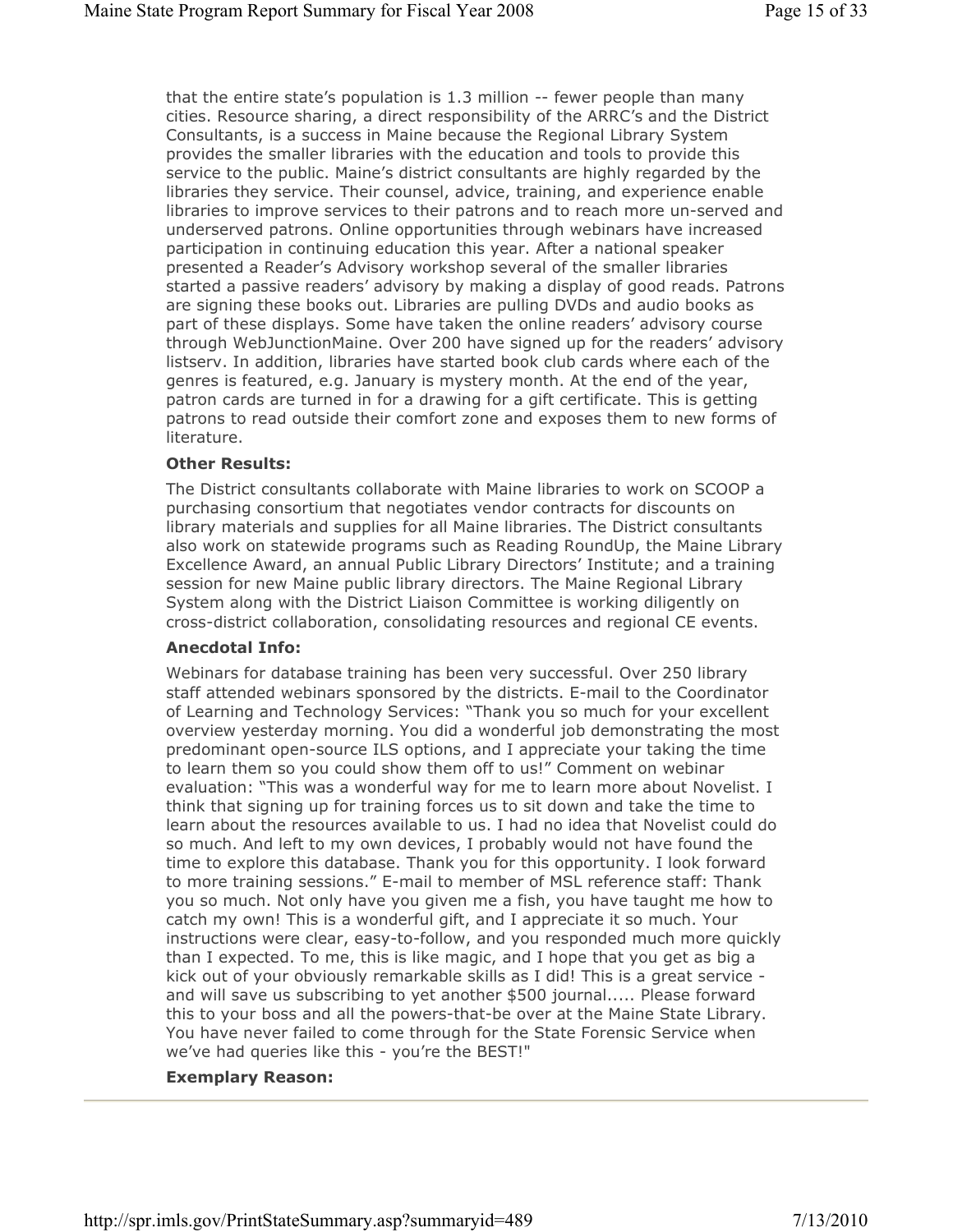| <b>Project Code:</b>                                                                              | 2008-ME-33535                                                                                                       |
|---------------------------------------------------------------------------------------------------|---------------------------------------------------------------------------------------------------------------------|
| <b>Project Title:</b>                                                                             | <b>Project Number:</b>                                                                                              |
| Partnership with Maine Department of<br><b>Education and Maine Public Utilities</b><br>Commission | 03                                                                                                                  |
| <b>Library Name:</b>                                                                              | <b>Project Director:</b>                                                                                            |
| Maine State Library                                                                               | Linda Lord                                                                                                          |
| <b>Phone Number:</b>                                                                              | <b>Email:</b>                                                                                                       |
| 207-287-5620                                                                                      | linda.lord@maine.gov                                                                                                |
| <b>Library Building:</b>                                                                          |                                                                                                                     |
| Maine State Library                                                                               |                                                                                                                     |
| <b>LSTA Funds Expended:</b>                                                                       | <b>Cash Match:</b>                                                                                                  |
| \$27,636                                                                                          | \$31,890                                                                                                            |
| <b>In Kind Contributions:</b>                                                                     | <b>Total Cost:</b>                                                                                                  |
| \$                                                                                                | \$59,526                                                                                                            |
| <b>Number of Persons Served:</b>                                                                  |                                                                                                                     |
| <b>LSTA Purpose:</b>                                                                              | <b>State Goal:</b>                                                                                                  |
| Library technology, connectivity, and<br>services                                                 | 1. Partnering for expansion of library<br>resources & services                                                      |
| <b>IMLS Primary Performance</b><br><b>Category:</b>                                               | <b>IMLS Secondary Performance</b><br>Category:                                                                      |
| Provide access to information,<br>resources and ideas                                             |                                                                                                                     |
| <b>Primary Users:</b>                                                                             | <b>Secondary Users:</b>                                                                                             |
| Statewide public                                                                                  |                                                                                                                     |
| <b>Primary Services:</b>                                                                          | <b>Secondary Services:</b>                                                                                          |
| Information Access and Services,<br>Technology Infrastructure, Virtual<br><b>Library Services</b> | Database access, Telecommunications<br>and networking hardware and<br>software, Portals and related Web<br>projects |
| <b>Start Date:</b>                                                                                | <b>End Date:</b>                                                                                                    |
| 10/1/2008                                                                                         | 9/30/2009                                                                                                           |
| Statewide? <del>v</del>                                                                           | Partnership? V                                                                                                      |
| <b>Exemplary?</b> ₩                                                                               | <b>OBE-Related?</b>                                                                                                 |
| <b>Project Purpose:</b>                                                                           |                                                                                                                     |

pject Purpos

The Maine State Library partners with the Maine Public Utilities Commission, the Maine Department of Education, the Maine State Government Office of Information Technology, Networkmaine, and the Maine Mathematics and Science Alliance to administer the Maine School and Library Network (MSLN) which provides Internet Connectivity and technical support at no cost to Maine's schools and libraries.

### Project Activities/Methods:

The Maine School and Library Network has undergone reorganization this year. The Maine State Library and the Maine Department of Education with the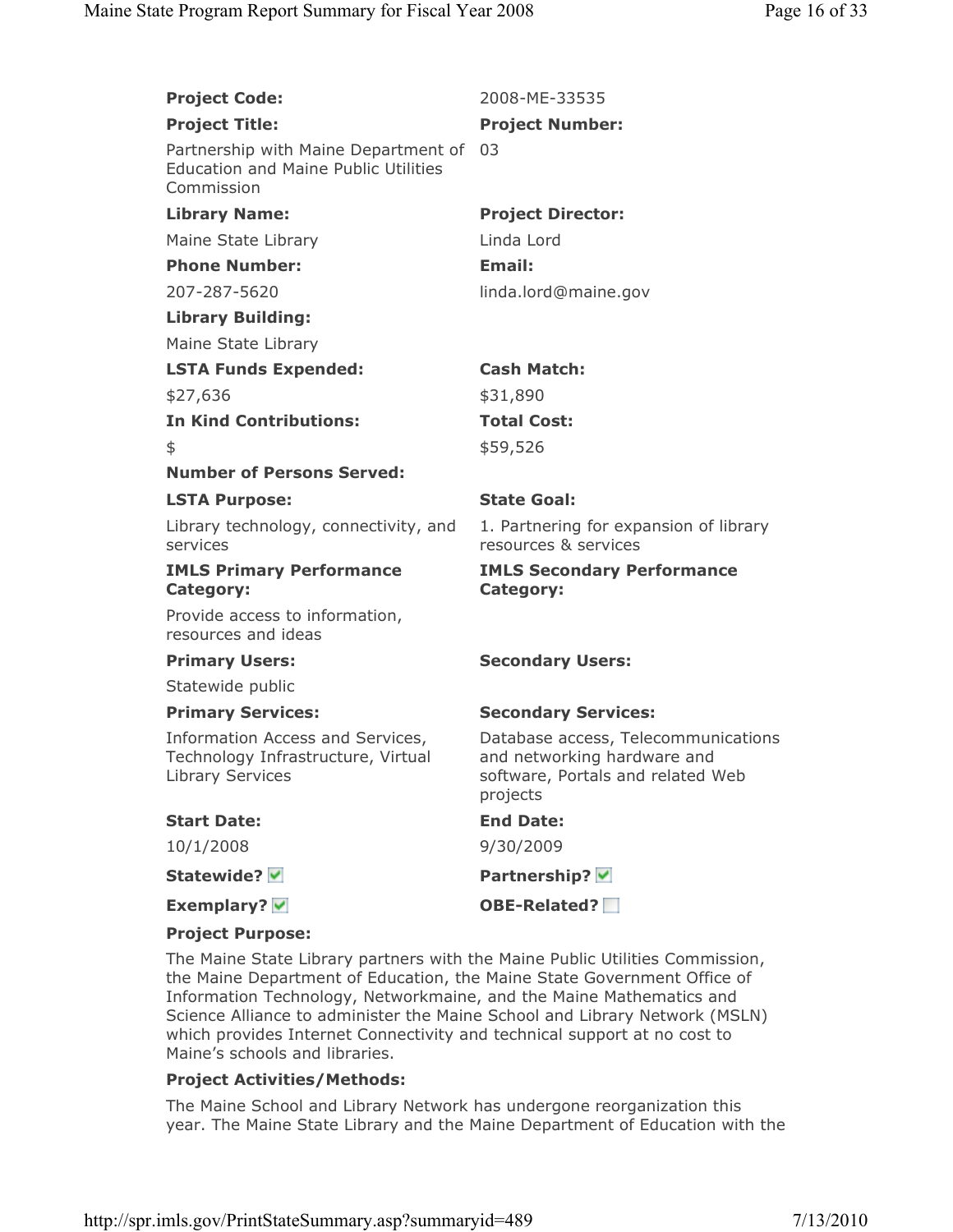Maine State Government Office of Information Technology have partnered with Networkmaine (a unit within the University of Maine System) to enhance services and opportunities for high speed connections for libraries and schools in the state. The Maine State Librarian serves as a voting member of the Networkmaine Council which oversees planning and budgeting for the Networkmaine infrastructure required for future growth and success. Maine State library staff has responsibility for previous MSLN E-rate applications but Networkmaine assumes these responsibilities for 2010 forward. Demand for bandwidth has grown and the University has the resources and expertise that will be a real benefit to the statewide Maine School and Library Network and specifically to public libraries in Maine. An RFP was released this fall and contracts are being negotiated by Networkmaine for Internet Access and Telecommunications services for 2010-2013. Approximately 68% of MSLN is supported by the federal E-rate program and the remaining 32% is financed by the Maine Telecommunications Education Access Fund (managed by the Maine Public Utilities Commission).

### Project Outputs:

236 of Maine's 272 public libraries are on the Maine School and Library Network. Currently 175 libraries have a T-1 connection and 58 have two T-1 connections. One library shares a DS3 with its school district, Bangor Public Library has a DS3 connection and Portland Public Library has 4 T1s at the Main Branch. The new contracts will offer most libraries a minimum bandwidth of 10 MB with even greater bandwidth for our larger libraries. The Maine State Library will also receive additional bandwidth to support video conferencing.

### Project Outcomes:

The Maine School and Library Network currently provides adequate bandwidth to meet the needs of MSLN public library patrons accessing on-line databases, On-line Public Access Catalogs, and other electronic resources (Web 2.0 and emerging technologies). MSLN, through the Circuit Rider and MSL staff, provide support and guidance for technical problems, E-rate application assistance, and general technology information. The new partnership with Networkmaine will greatly enhance bandwidth so Maine libraries will have more opportunities for video conferencing for meetings and online learning.

#### Other Results:

All public libraries in Maine have equal access to electronic communication and information - from the smallest offshore island to the largest city - thanks to MSLN. MSLN is the electronic conduit through which all Department of Education and Maine State Library electronic services flow. Online library management systems, online public access catalogs, electronic ILL and renewal services, "Ask A Librarian" on the maine.gov web site, reference assistance via e-mail, and access to library web sites and online databases would not be possible for many Maine libraries without MSLN.

#### Anecdotal Info:

219 of Maine public libraries now offer wireless access to patrons. Some of our smallest libraries with limited hours are able to expand access to library services for patrons with wireless connectivity made possible by MSLN. This service is not only appreciated by Maine residents but also by the state's large summer population and visiting tourists.

#### Exemplary Reason:

All Maine public libraries (and schools) are connected to the Internet at a T-1 speed or better at no cost to the local taxpayer. Charges for the Maine Telecommunications Education Access Fund are assessed on individual phone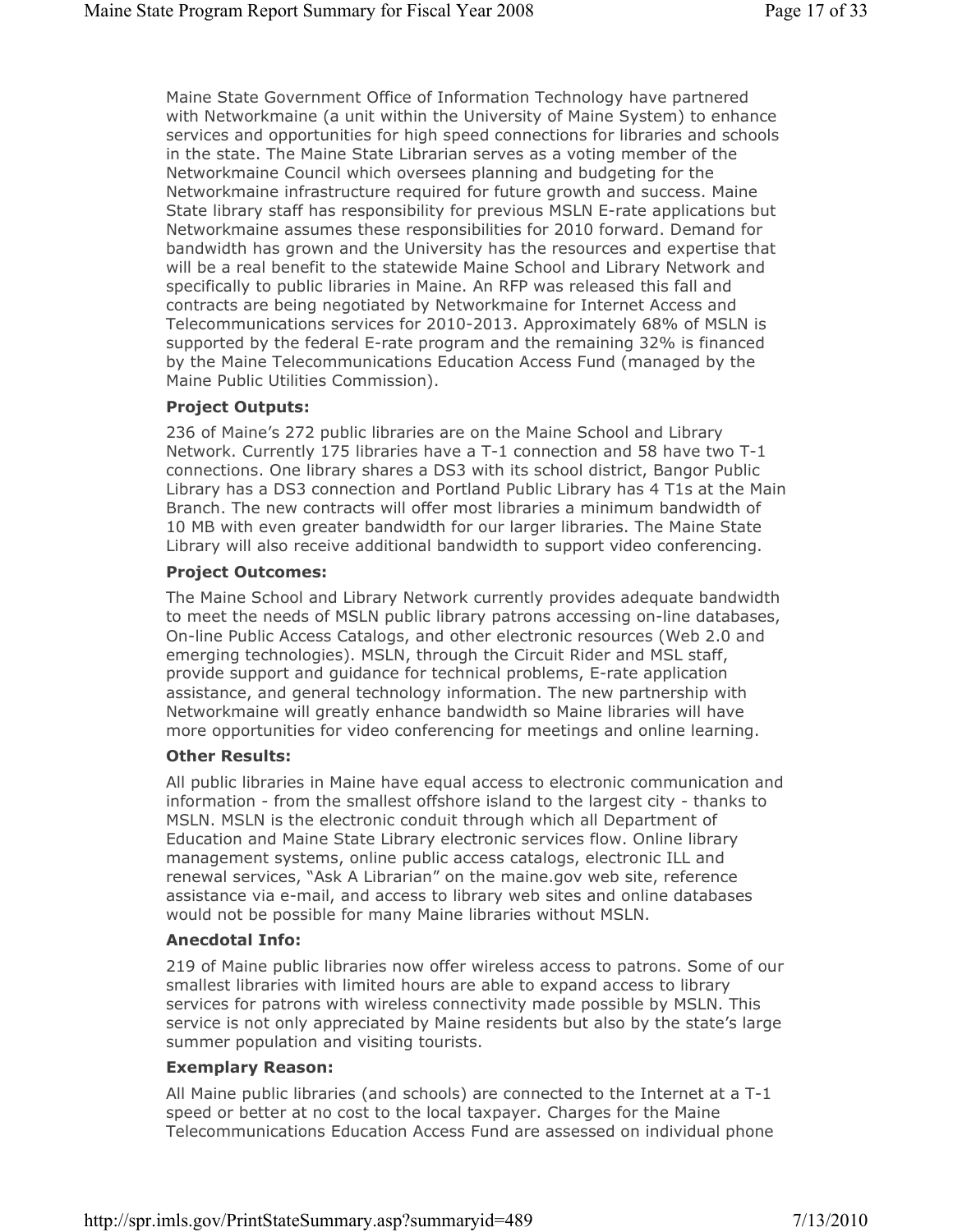bills and average around 12 cents per month. Networkmaine just received a federal BTOP/ARRA grant of 25 million dollars for Maine's Three Ring Binder Project. The project consists of three "rings" of high-capacity fiber-optic cable that would serve as the central arteries for high-speed Internet traffic in Maine. This project will have impact on over 75 public libraries in Maine.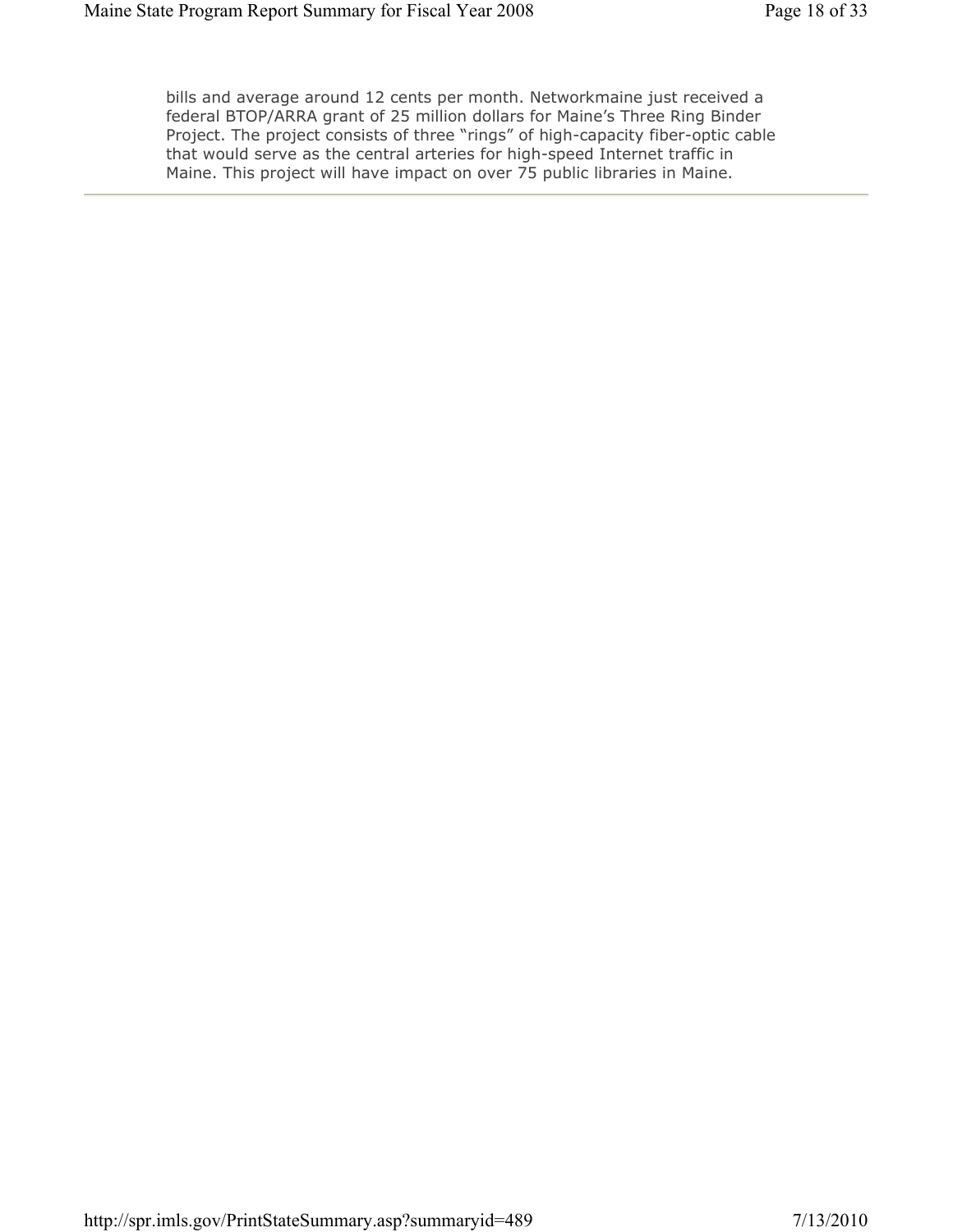| <b>Project Code:</b>                                                                     | 2008-ME-33534                                                      |
|------------------------------------------------------------------------------------------|--------------------------------------------------------------------|
| <b>Project Title:</b>                                                                    | <b>Project Number:</b>                                             |
| Partnership with Maine Humanities<br>Council                                             | 01                                                                 |
| <b>Library Name:</b>                                                                     | <b>Project Director:</b>                                           |
| Maine State Library                                                                      | Linda Lord, MSL; Lizz Sinclair, Maine<br><b>Humanities Council</b> |
| <b>Phone Number:</b>                                                                     | <b>Email:</b>                                                      |
| 207-287-5620                                                                             | linda.lord@maine.gov                                               |
| <b>Library Building:</b>                                                                 |                                                                    |
| Maine State Library                                                                      |                                                                    |
| <b>LSTA Funds Expended:</b>                                                              | <b>Cash Match:</b>                                                 |
| \$25,000                                                                                 | \$8,805                                                            |
| <b>In Kind Contributions:</b>                                                            | <b>Total Cost:</b>                                                 |
| \$                                                                                       | \$33,805                                                           |
| <b>Number of Persons Served:</b>                                                         |                                                                    |
| 671                                                                                      |                                                                    |
| <b>LSTA Purpose:</b>                                                                     | <b>State Goal:</b>                                                 |
| Services for lifelong learning                                                           | 1. Partnering for expansion of library<br>resources & services     |
| <b>IMLS Primary Performance</b><br><b>Category:</b>                                      | <b>IMLS Secondary Performance</b><br><b>Category:</b>              |
| Enhance a lifetime of learning<br>opportunities                                          | Strengthen communities                                             |
| <b>Primary Users:</b>                                                                    | <b>Secondary Users:</b>                                            |
| Adults                                                                                   |                                                                    |
| <b>Primary Services:</b>                                                                 | <b>Secondary Services:</b>                                         |
|                                                                                          |                                                                    |
| Continuing Education for the Public,<br>Cultural Heritage Programs, Literacy<br>Programs | Lifelong learning, Adult literacy                                  |
| <b>Start Date:</b>                                                                       | <b>End Date:</b>                                                   |
| 10/1/2008                                                                                | 9/30/2009                                                          |
| Statewide?                                                                               | Partnership? V                                                     |
| Exemplary?                                                                               | <b>OBE-Related?</b>                                                |

## Project Purpose:

"Let's Talk About It" is a reading and discussion program for adults offered by the Maine Humanities Council in partnership with the Maine State Library and other libraries across the state. Each of the 45 topical series in "Let's Talk About It" consists of 4-5 theme-based titles. The project purpose is to have participants share ideas, perceptions, and learning from what they have read under the guidance of a trained facilitator. To quote from the ALA Public Programs web site, http://publicprograms.ala.org/ltai/, "The program model involves reading a common series of books selected by a nationally known scholar, and discussing them in the context of a larger, overarching theme. Reading and discussion groups explore the theme through the lens of the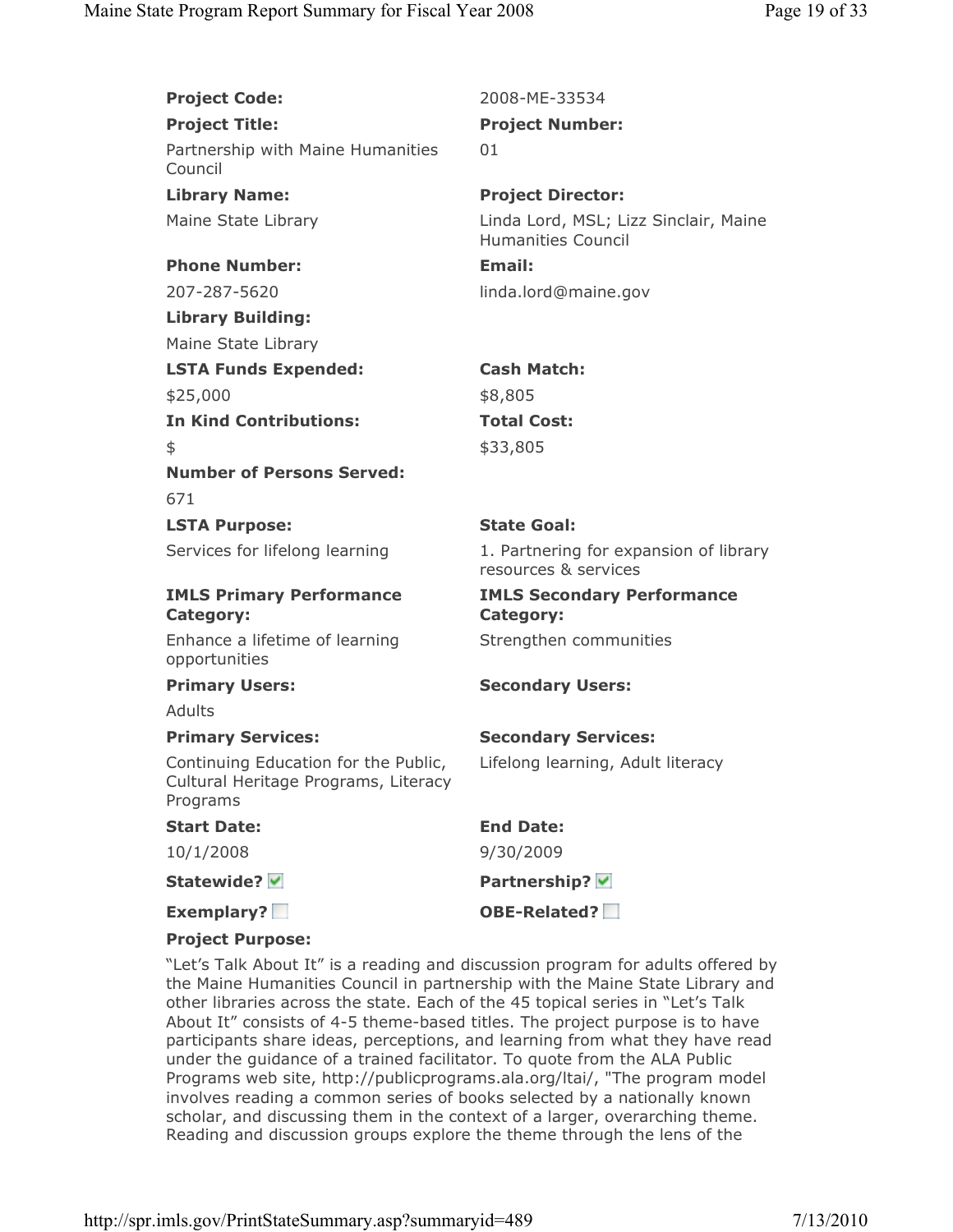humanities - that is, by relating the readings to historical trends and events, other works of literature, philosophical and ethical considerations...It is hoped that the reading and discussion programs developed through "Let's Talk About It" will help participants come to see firsthand the ways in which the humanities give profound meaning to the human experience.

#### Project Activities/Methods:

Again from http://publicprograms.ala.org/ltai/ The format for a "Let's Talk About It" program involves a 10-week series on a given theme. A discussion group meets with a local humanities scholar in the library. Every two weeks the group comes together to discuss a theme-related book they have all read. The scholar opens the program, bringing the book to life, provoking the group's curiosity with insights and background on the author and the work. At the same time, the scholar relates the reading to the theme, raising questions and creating a catalyst that sparks discussion. The audience breaks into smaller groups to talk about the book, share ideas and raise more questions. The large group reconvenes for final discussion and closing comments. The Maine State Library (MSL) contributed \$25,000 toward the cost of this program (which also receives \$24,000 from the National Endowment for the Humanities; \$2,415 from individuals; and \$5,000 from private foundations) in addition to in-kind donations. MSL also stores the "Let's Talk About It" books, schedules and ships them, and pays the postage involved in doing so. Public libraries apply to participate in the "Let's Talk About It" program and provide meeting spaces. The Maine Humanities Council (MHC) asks participants to fill out evaluations asking about the effectiveness of the facilitator and series, as well as the time and setting, why they attended, and what they liked about the program. MHC is beginning work on a more detailed, logic-model based evaluation instrument to use with the participants, linking the goals for the grogram more closely with the questions asked in the participant evaluation form. Both librarians and participants speak of this being a way to build and maintain community, as well as for intellectual stimulation.

#### Project Outputs:

In 2009, 32 libraries participated in "Let's Talk About It" programs involving 550 participants.

#### Project Outcomes:

The intellectual stimulation and camaraderie made possible by this program are significant in the lives of the participants. Rural Maine winters are long (and all but a few areas of Maine are rural). Providing an opportunity for people to leave their homes and engage with others in meaningful discussion is enriching and much appreciated. "Let's Talk About It" is a major factor in life-long-learning for participants. The following quotes are also very representative of Maine: "We suffer from a lack of diversity. The series [on Cuban literature] opened our eyes to Hispanic culture and the political and artistic part of Cuba. It brought in people from way outside our community." —Damariscotta There are many Indians in the field of medicine… like my doctors. I would like to know more about their culture. (in reference to a series on South East Asian literature)–York

### Other Results:

The number of entitles and funding sources that make this program possible show collaboration, and how much this program is valued, in a very concrete way. It has also helped build community by strengthening, and even creating, new partnerships between the local libraries and other organizations within their communities. Several libraries partner with local historical societies,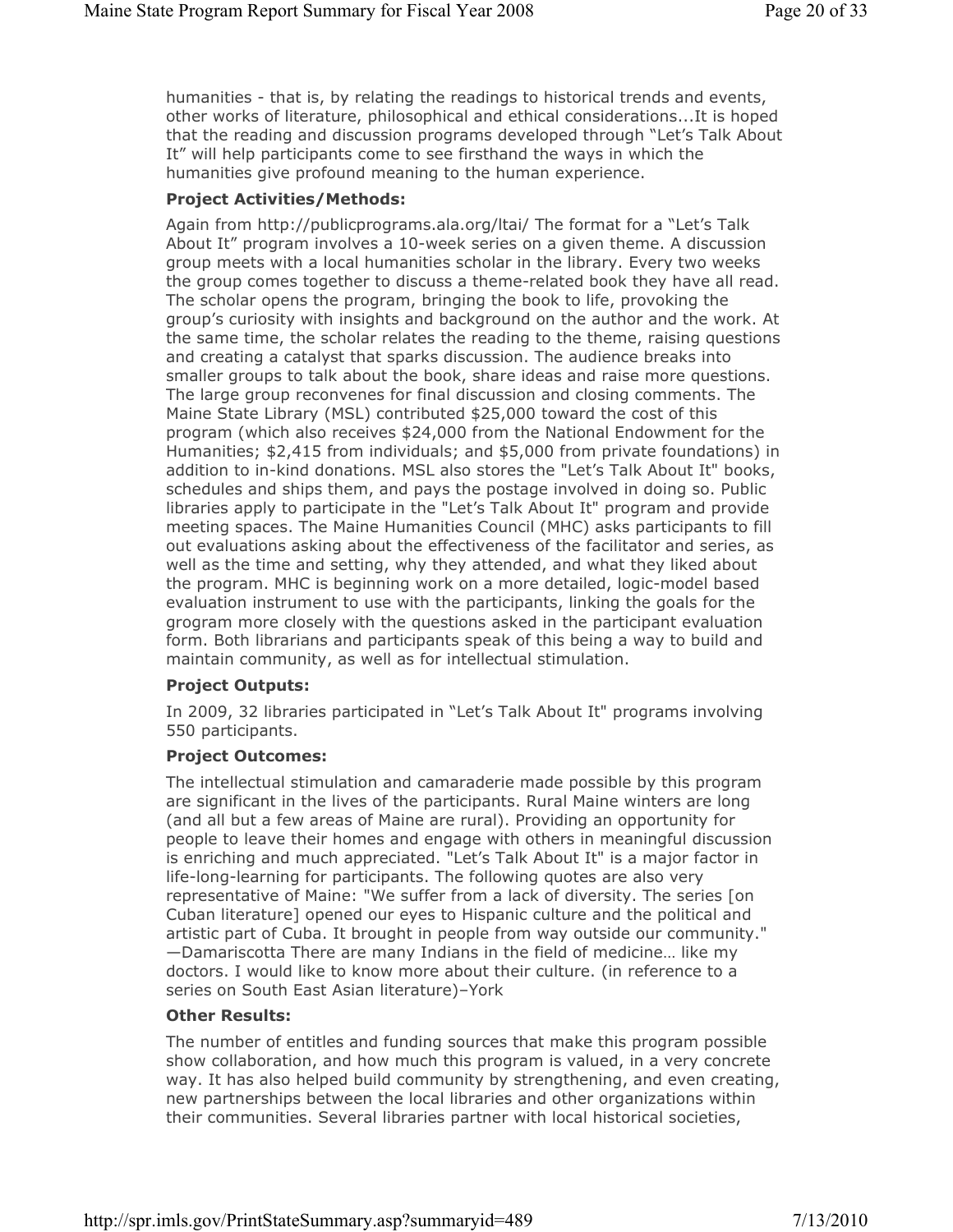museums, schools, ecological groups, and assisted living facilities. Senior College, a program offering affordable classes to senior citizens across the state, has also been a valuable partner for several of the libraries offering "Let's Talk About It." Libraries in small towns near one another have also offered the program jointly, allowing rural towns with fewer people and/or resources to offer the program.

### Anecdotal Info:

Comments from librarians: In a small rural community our citizens do not often have the opportunity for the kind of stimulating conversation and interaction with scholars that this program provides. Having Maine Humanities Council make this program available in our libraries is invaluable since most of us could not afford this kind of quality programming from our own resources. —Norway In rural communities such as ours, we realize the value of being able to offer such a quality service to our patrons. A library is a logical place to not only receive information, enjoy literature and widen a knowledge base, but as these programs have shown, it is also the place for an exchange of ideas. We heard many a lively debate and saw not a few friendships form and develop over the weeks of the program. —Calais It's certainly brought some of our patrons together and made them feel part of the library. We also had a high school student join us this time and the older members LOVED what she brought to the discussions. Bringing generations together brings the community together. –Pitttsfield Each time [we have a program] I have witnessed townspeople who didn't previously know each other come together and develop great friendships in the course of discussing literature. The scholars that have hosted these series have, without exception, been welcoming, encouraging, and of a caliber that would not otherwise be available to us. The program provides each library with multiple copies of each of the books in a series, removing economic barriers that might prevent some of our patrons from participating. —Blue Hill We have had very good experiences with the Let's Talk About It programs. As soon as we complete one, our patrons are asking us what we are planning for next year. Most of our participants have had varied work experiences, and quite a few are from different parts of the state or different states. The one thing we all have in common is our love of books, reading, and the sharing of ideas. As I said last year, "The camaraderie of the participants makes this a highlight of our summer." I think that the growing number of participants makes this evident.  $-$ Greenville What made people want to participate?  $*$  The winter blues!  $*$  I like expanding my mind. \* Talking about books deepens the reading experience. \* Because of good book choices relevant to an interesting theme. \* I like the idea of a thematic book discussion group. \* I like having the opportunity to exchange ideas, opinions, and interpretations of books being read. \* I like to see how other people interpret what we've read. \* I enjoy the company of others and the facilitator. \* Hearing opinions that were different than mine. They made me stop and re-examine the plots. \* Group interaction and seeing how differently we read the same book through our own individual filters. \* The previous programs have been stimulating and great to attend and participate in. \* The willingness of everyone to share. No one tried to be the only one whose opinion counted. \* I have attempted to follow the politics [of the Middle East] but need a lot of help. Different points of view are important for me to help me understand. \* I participated because of my desire to be a better-informed citizen… [This was] a much deeper examination of the Middle East than I get in more mainstream media.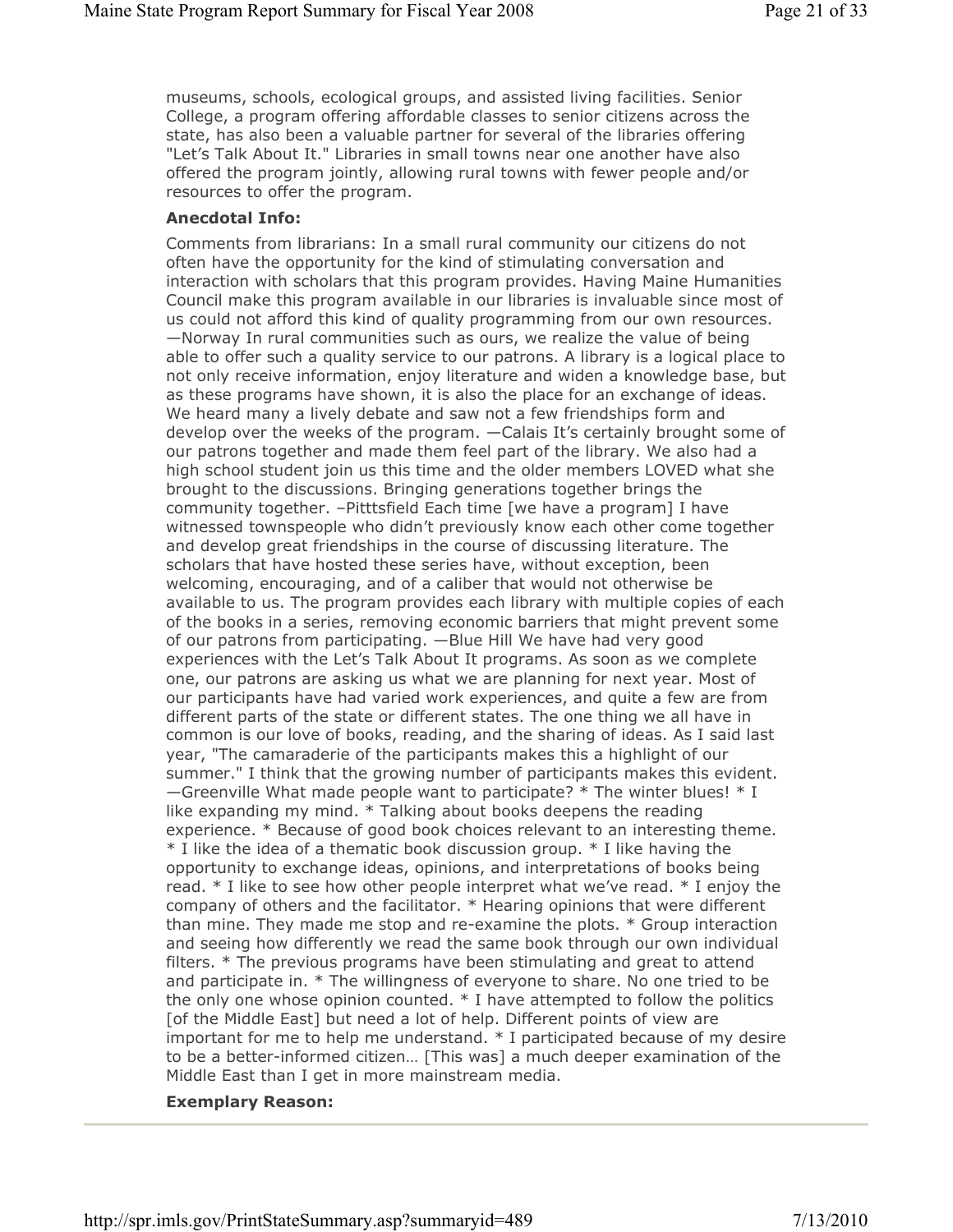| <b>Project Code:</b>                                                                                        | 2008-ME-33536                                                        |
|-------------------------------------------------------------------------------------------------------------|----------------------------------------------------------------------|
| <b>Project Title:</b>                                                                                       | <b>Project Number:</b>                                               |
| Partnerships with the University of<br>Maine                                                                | 04                                                                   |
| <b>Library Name:</b>                                                                                        | <b>Project Director:</b>                                             |
| Maine State Library                                                                                         | James Jackson Sanborn                                                |
| <b>Phone Number:</b>                                                                                        | <b>Email:</b>                                                        |
| 207-581-3083                                                                                                | james.jacksonsanborn@maine.edu                                       |
| <b>Library Building:</b>                                                                                    |                                                                      |
| Maine State Library                                                                                         |                                                                      |
| <b>LSTA Funds Expended:</b>                                                                                 | <b>Cash Match:</b>                                                   |
| \$59,865                                                                                                    | \$404,504                                                            |
| <b>In Kind Contributions:</b>                                                                               | <b>Total Cost:</b>                                                   |
| \$                                                                                                          | \$464,369                                                            |
| <b>Number of Persons Served:</b>                                                                            |                                                                      |
| 900,000                                                                                                     |                                                                      |
| <b>LSTA Purpose:</b>                                                                                        | <b>State Goal:</b>                                                   |
| Library technology, connectivity, and<br>services                                                           | 1. Partnering for expansion of library<br>resources & services       |
| <b>IMLS Primary Performance</b><br><b>Category:</b>                                                         | <b>IMLS Secondary Performance</b><br><b>Category:</b>                |
| Provide access to information,<br>resources and ideas                                                       | Provide tools for the future                                         |
| <b>Primary Users:</b>                                                                                       | <b>Secondary Users:</b>                                              |
| Library staff and volunteers, Statewide<br>public                                                           |                                                                      |
| <b>Primary Services:</b>                                                                                    | <b>Secondary Services:</b>                                           |
| Digitization and Digital Library<br>Projects, Technology Infrastructure,<br><b>Virtual Library Services</b> | Digitization, Integrated library<br>systems, Virtual union catalogue |
| <b>Start Date:</b>                                                                                          | <b>End Date:</b>                                                     |
| 10/1/2008                                                                                                   | 9/30/2009                                                            |
| Statewide? <del>V</del>                                                                                     | Partnership? V                                                       |
| <b>Exemplary?</b> <del>✓</del>                                                                              | OBE-Related?                                                         |
| <b>Project Purpose:</b>                                                                                     |                                                                      |

Maine InfoNet is an umbrella term covering the partnership of Maine libraries dedicated to improving information and library service to all Mainers through online systems and technology. Supported by the Maine State Library and the University of Maine System, it develops and manages services that unite electronic and physical resources to form a digital library for Maine.

#### Project Activities/Methods:

Seven major components comprise Maine InfoNet. 1. MaineCat The MaineCat Statewide Catalog links 8 large online catalogs, Minerva, and SOLAR into a single, powerful, dynamically updated statewide library database for Maine. 2.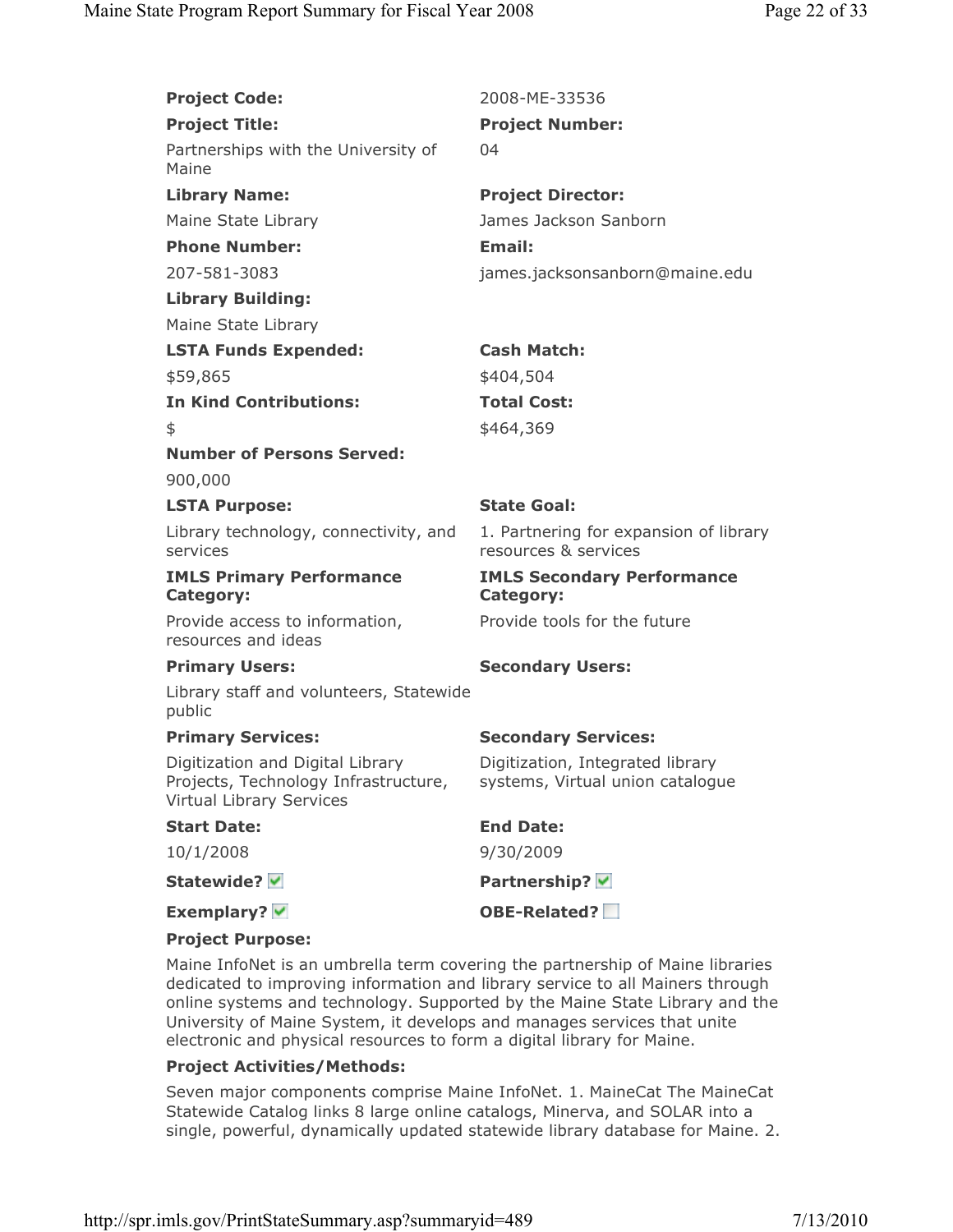Marvel: Every Maine citizen has access to MARVEL!: Maine's Virtual Library, which provides every resident of Maine with free access to a collection of full text and abstracts from magazines, newspapers and reference books that are credible, reputable resources. MARVEL is funded by the Maine Legislature, the University of Maine, and the PUC-supervised Maine Telecommunications Education Access Fund. Annual decisions on purchases are made by a committee from Maine InfoNet, the Maine State Library, and the University of Maine. 3. URSUS: This consortia automated library system serves the University of Maine System libraries, plus the Maine State Library, Bangor Public Library, Maine Law and Legislative Reference Library and Maine State Archives. 4. Minerva: Minerva is a statewide, integrated library system started by the Maine InfoNet Project and maintained cooperatively by participating libraries in association with the Maine State Library. Libraries apply for membership and pay \$3,750 annually. 5. SOLAR: Libraries not using another compatible library automation system can participate in the MaineCat Statewide Catalog by contributing records to the SOLAR database. 6. Digital Library Projects and Technologies: Building on work done at the University of Maine, Maine InfoNet is creating and expanding access to digitized information resources statewide. The Maine State Library and Fogler Library at the University of Maine have recently collaborated to digitize town reports. 7. Downloadable Audio Project: In the fall of 2008, Maine InfoNet implemented a project providing online access to downloadable audio books, eBooks and other popular digital media. Patrons of libraries joining this partnership are able to checkout downloadable digital content via the Internet utilizing stateof-the-art digital copyright protection technologies for free, 24/7, from a statewide collection of audio books. For additional information regarding the project please see http://www.maine.gov/infonet/digital/audio.shtml

#### Project Outputs:

MAINECAT: The more than 8 million items in MaineCat represent the holdings of 113 libraries. 3.9 million unique titles are listed in the MaineCat online catalog. During the reporting period, 54,853 items were borrowed via the MaineCat interlibrary loan requesting system. MARVEL: The number of logins and searches on the MARVEL databases has increased steadily from year to year. Statistics for the last two years: Logins for FY08-FY09 were 1,987,596 and Searches for FY08-FY09 were 7,757,042 MARVEL is comprised of 54 research indexes and databases. URSUS: 16 individual libraries belong to the URSUS network. 4.1 million items are listed in the URSUS online catalog. During the reporting period, 734,299 items were checked out or renewed using the URSUS system, of those, 26,582 items were borrowed between URSUS libraries, via the URSUS interlibrary loan requesting system. MINERVA: 62 libraries belong to the Minerva library management system (LMS). 2.8 million items are listed in the MINERVA online catalog. During the reporting period, 4.5 million items were checked out or renewed using the MINERVA system of those, 362,059 items were borrowed via the MINERVA interlibrary loan requesting system. SOLAR: 31 libraries contributed 129,000 records to MaineCat using the SOLAR system. During the reporting period 12,033 items were borrowed using the SOLAR interlibrary loan requesting system. Digital Library Projects and Technologies: The University of Maine and the Maine State Library have collaborated to digitize 150 town reports spanning years from 1850 to 1950. The Maine State Library has been supplying the Optical Character Recognition indexing for the town reports once they have been scanned. Downloadable Audio Books: Maine InfoNet received a \$40,000 grant to offer libraries everywhere in the state the opportunity to provide their patrons online access to downloadable audio books, e-Books and other popular digital media through OverDrive. The grant paid for the configuration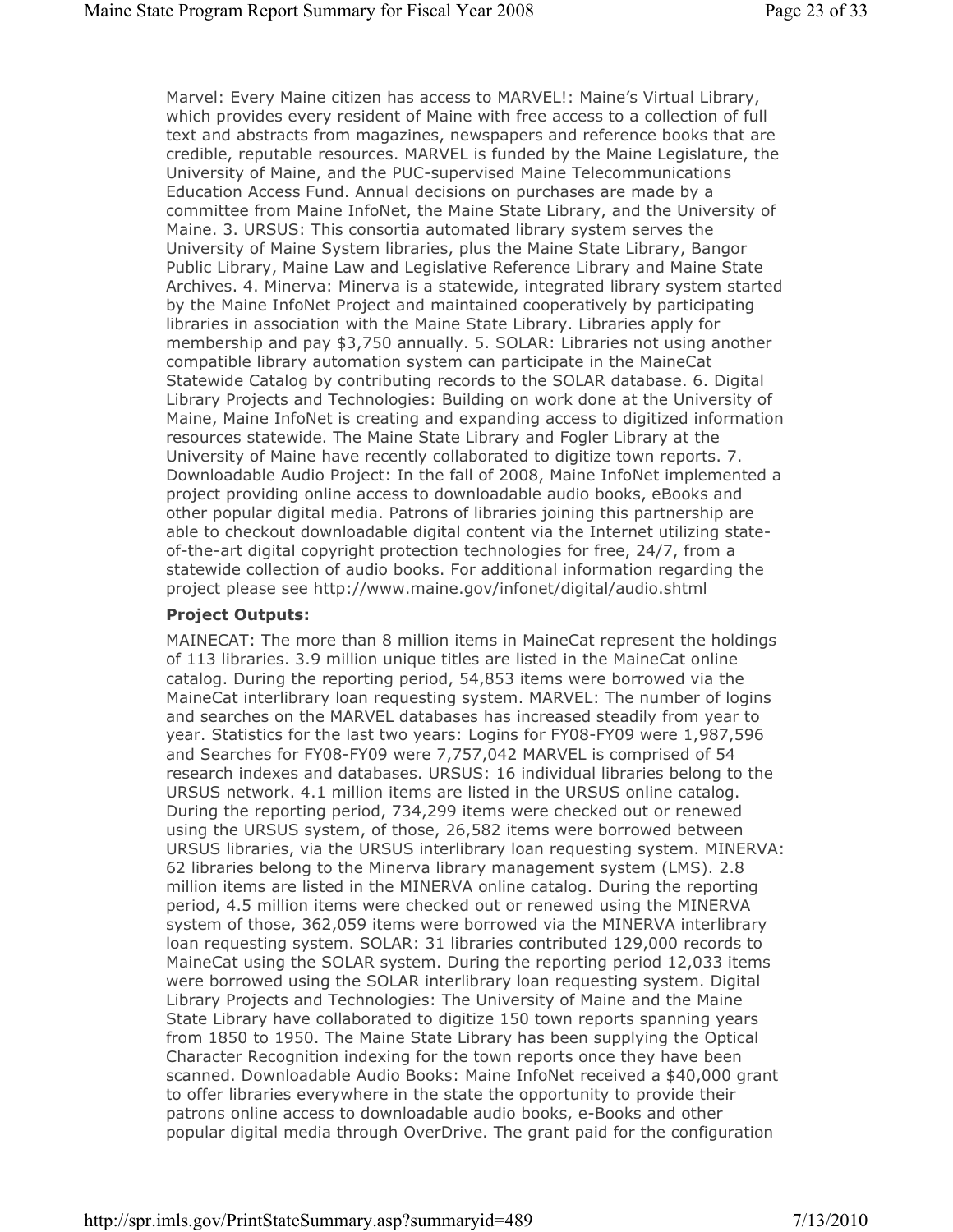and license fees for three years and for one year of maintenance fees. Libraries that join this new project are asked to pay an annual fee to purchase content. Patrons are able to checkout downloadable digital content via the Internet utilizing state-of-the-art digital copyright protection technologies for free, 24/7, from a statewide collection of audio books. Audio books can be downloaded in full or in segments, burned to a CD (where permitted by publisher) and/or transferred to hundreds of supported audio devices such as MP3 Players, IPods (where permitted by publisher) or Zune players. 130 libraries statewide representing academic, public, and school libraries have joined this partnership. Since March 2009: Purchased Titles in Collection (counting each format of a title only once): 907. Purchased Copies in Collection (counting each copy of each format of a title): 1,101. Checkouts: 28,741.

### Project Outcomes:

MaineCat: MaineCat provides the most comprehensive, searchable database of library materials available statewide throughout Maine. Library members search across all of the holdings and can request materials that will be delivered to their local library, often within just a few days. Depending on their library affiliations, many patrons can request items directly using their service, while all others are able to make requests mediated by their local libraries. MARVEL: MARVEL provides a wealth of research information to every citizen of the State of Maine through the online collection of databases and research indexes. Users connect to the MARVEL databases from their libraries, workplaces and homes. URSUS: URSUS provides online searching, borrowing, and requesting for all of the University of Maine System Libraries as well as Bangor Public Library and the Maine State Library. Patrons are able to search and directly request materials from other URSUS and MaineCat libraries and receive those items delivered to their local library in a matter of days. MINERVA: MINERVA provides online searching, borrowing, and requesting for 62 libraries across the state. Patrons are able to search and directly request materials from other MINERVA and MaineCat libraries and receive those items delivered to their local library in a matter of days. SOLAR: SOLAR provides mediated borrowing and requesting to the materials located in MaineCat to the patrons of member libraries. Items can be requested with the help of librarians and are delivered to the patrons at their local library within a matter of days. Digital Library Projects and Technologies: Online access to digitized town reports help historians, genealogists, and town employees. Towns are required to mail copies of their annual reports to the Maine State Library. They may be used here, but do not circulate. Now all citizens can access them via the University of Maine's Fogler Library web site. Downloadable Audio Books: This program will allow any library in Maine that chooses to participate to give its patrons access to a large digital collection. This service would not be possible for many small libraries. This collaboration will also benefit larger libraries since each library will not have to contract for basic set up and pay the annual maintenance fees.

### Other Results:

### Anecdotal Info:

### Exemplary Reason:

This is an exemplary example of collaboration among various types of libraries. The University of Maine and the Maine State Library have a memo of understanding that allows joint hiring, supervision, and salary responsibility for the Administrative Director of Maine InfoNet. A 12-member Executive Board representing the types of libraries in Maine InfoNet meets monthly with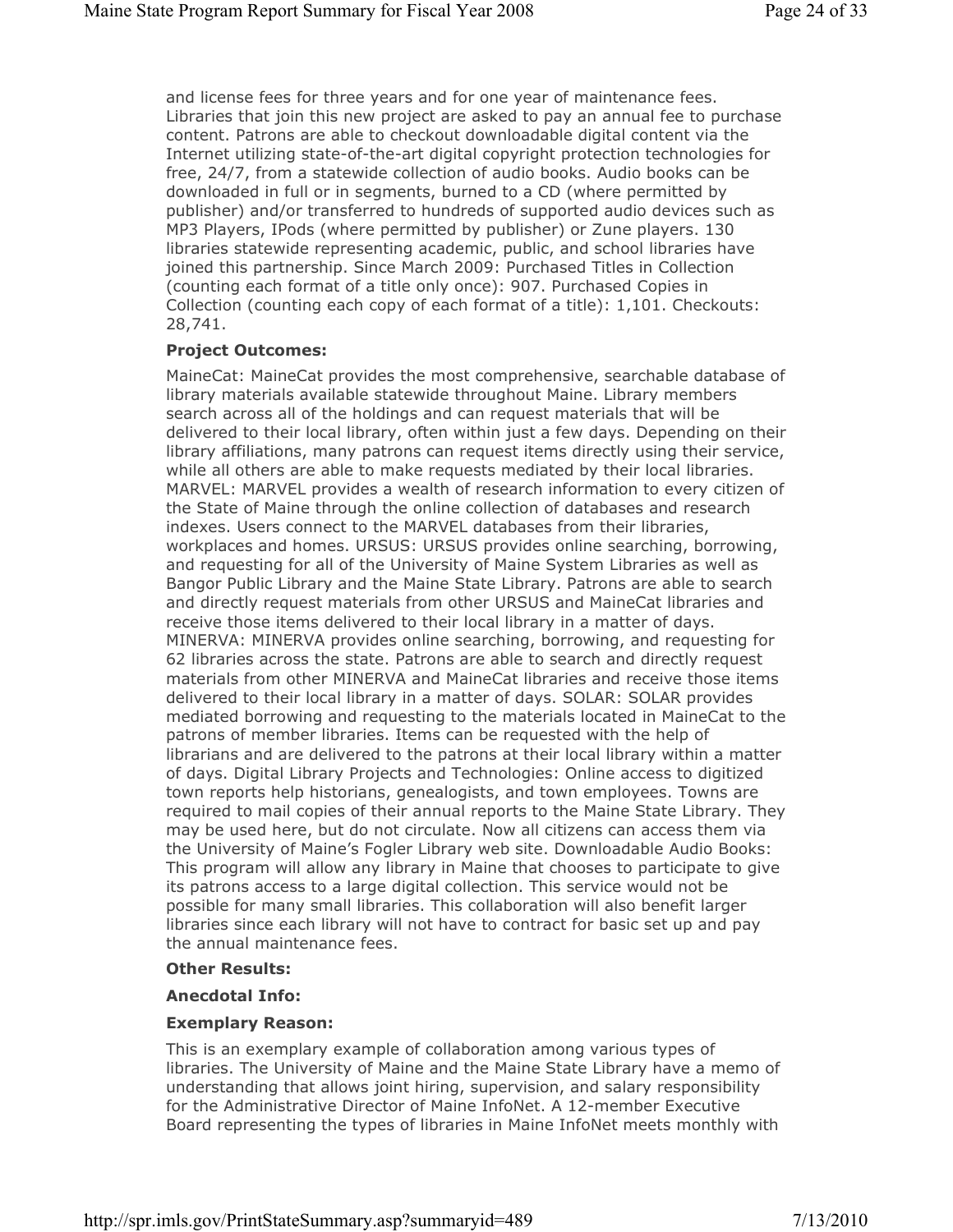the Administrative Director. Private colleges, community colleges, school libraries, special libraries and public libraries representatives plus the University of Maine IT CEO and the State of Maine OIT (Office of Information Technology) Director serve on this Board. It is a remarkable bringing together of various types of libraries for the common good of meeting the needs of Maine library patrons.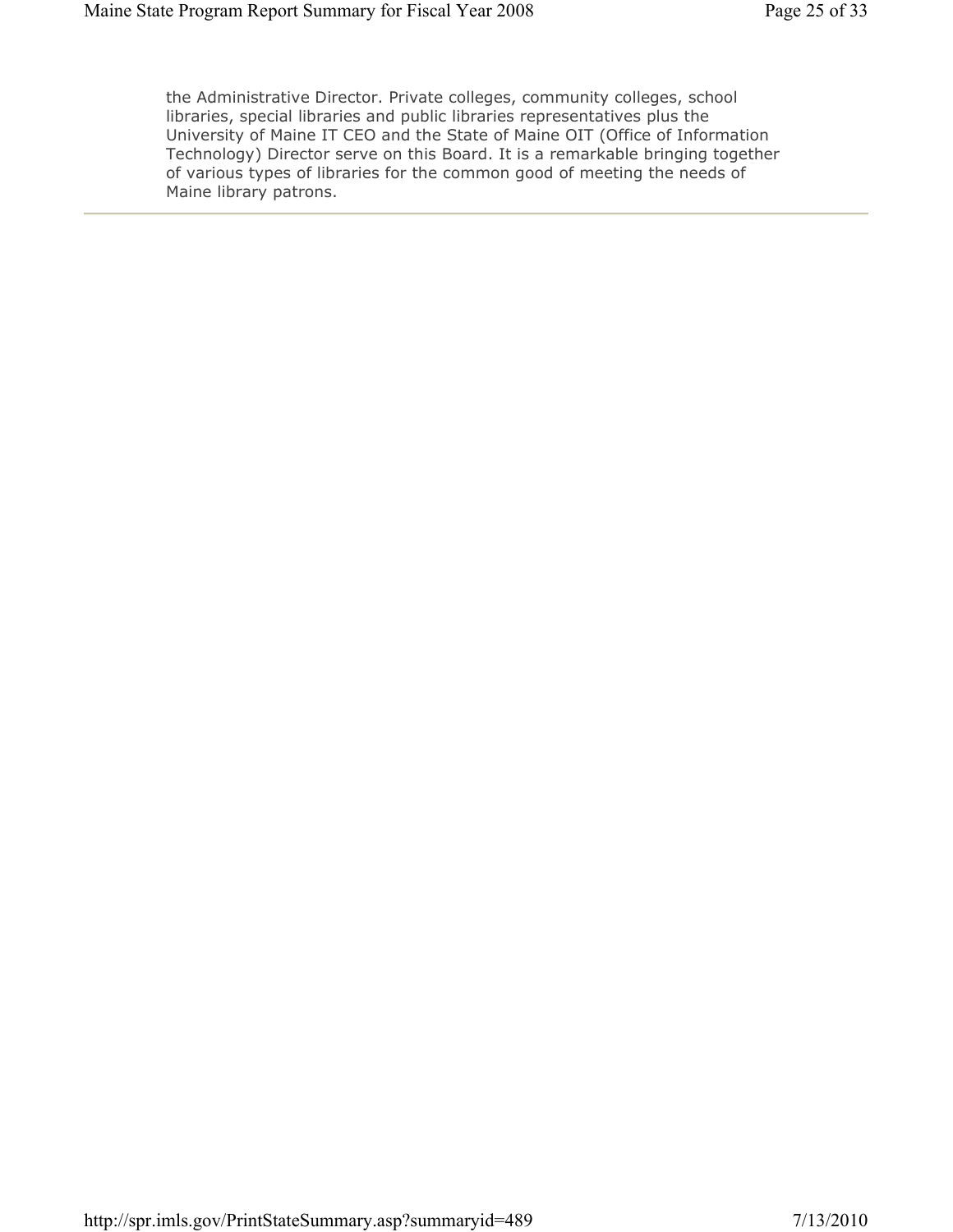**Project Code:** 2008-ME-33541 Project Title: Project Number: Summer Reading Programs Library Name: Project Director: Maine State Library **James Roy** Phone Number: Email: 207-287-5650 jroy@mestate.lib.me.us Library Building: Maine State Library LSTA Funds Expended: Cash Match: \$1,039 \$5,417 In Kind Contributions: Total Cost:  $$6,456$ Number of Persons Served: 1,241 LSTA Purpose: State Goal: Services for lifelong learning 1. Partnering for expansion of library resources & services IMLS Primary Performance Category: IMLS Secondary Performance Category: Strengthen families and children Enhance a lifetime of learning opportunities Primary Users: Secondary Users: Children, Young adults and teens Disadvantaged children Primary Services: Secondary Services: Education-Related Services for Children and Teens Summer reading programs Start Date: End Date: 10/1/2008 9/30/2009 Statewide? V Contract Contract Partnership? V Exemplary? OBE-Related? Project Purpose:

The purpose of the Summer Programs is to encourage children to enjoy reading during the summer, to discover some of the many wonderful children's books available, and to help create healthy, lifelong learning habits in young people. All Maine children can join a reading program at their community's participating public library or school library through the statewide Collaborative Summer Library Program (CSLP) or through the Maine State Library's Outreach Programs (Books by Mail, Talking Books/Large Print). A variety of research projects has demonstrated that participation in summer reading programs help cut down on the phenomenon of summer reading loss, where critical skills are diminished through lack of use.

### Project Activities/Methods:

For the summer of 2009 the Collaborative Summer Reading Program (CLSP)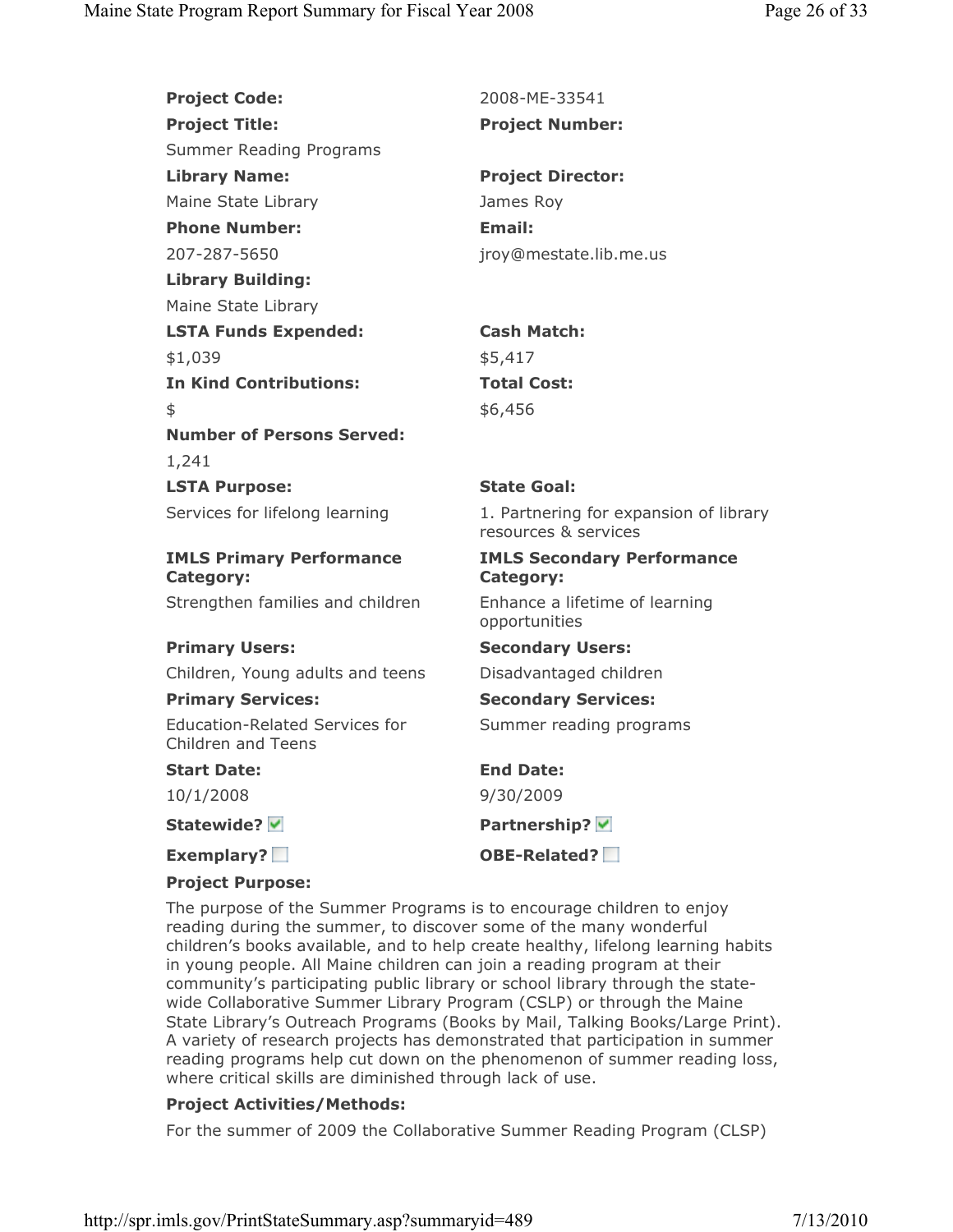program (theme "Be Creative @ your library" was co-sponsored by the Maine Library Association's Youth Services Section (MLA/YSS). MLA provided publicity about the program to the state's libraries. MLA/YSS acted as the fiscal agent for libraries wishing to purchase the \$10 summer reading manual. Outreach Services of the Maine State Library provided delivery service for the manuals. Outreach Services also provided summer reading materials to children who participate in any of the three Outreach Services programs (Books by Mail, Taking Books and Large Print Books). A one page informational letter including a registration form was mailed to all program participants in April 2009.

#### Project Outputs:

CLSP manuals were distributed via van delivery service or U.S. postal mail to 142 public libraries. A conservative estimate is that a minimum of ten children participated in the summer reading program at each of these libraries for a total of 1420. 158 children participating in the Books by Mail program singed up for summer reading and 65 completed the program by reading five books and submitting these titles to MSL/OS. 9 Large Print/Talking Books child participants registered and 5 completed. Children not served by local libraries or in areas served by very small libraries with limited staff and hours have the opportunity to participate in a summer reading program with thoughtfully developed themes, graphics, and programming ideas. For other outcomes, please see the anecdotal information below.

#### Project Outcomes:

The following responses came from participating libraries: "I have to say that the theme fueled lots of creative activities and interest in my library. The program was broad enough to allow personal interpretation and the manual was focused enough to provide specific ideas." "Weld Public Library increased participants by almost 50%! Of course the weather was lousy, the lake too cold to swim in. I had many children that returned from the previous year, and those that caught my advertising, or were brought with a friend!! My aim was a 10% increase, so we did Great!!"

### Other Results:

Anecdotal Info: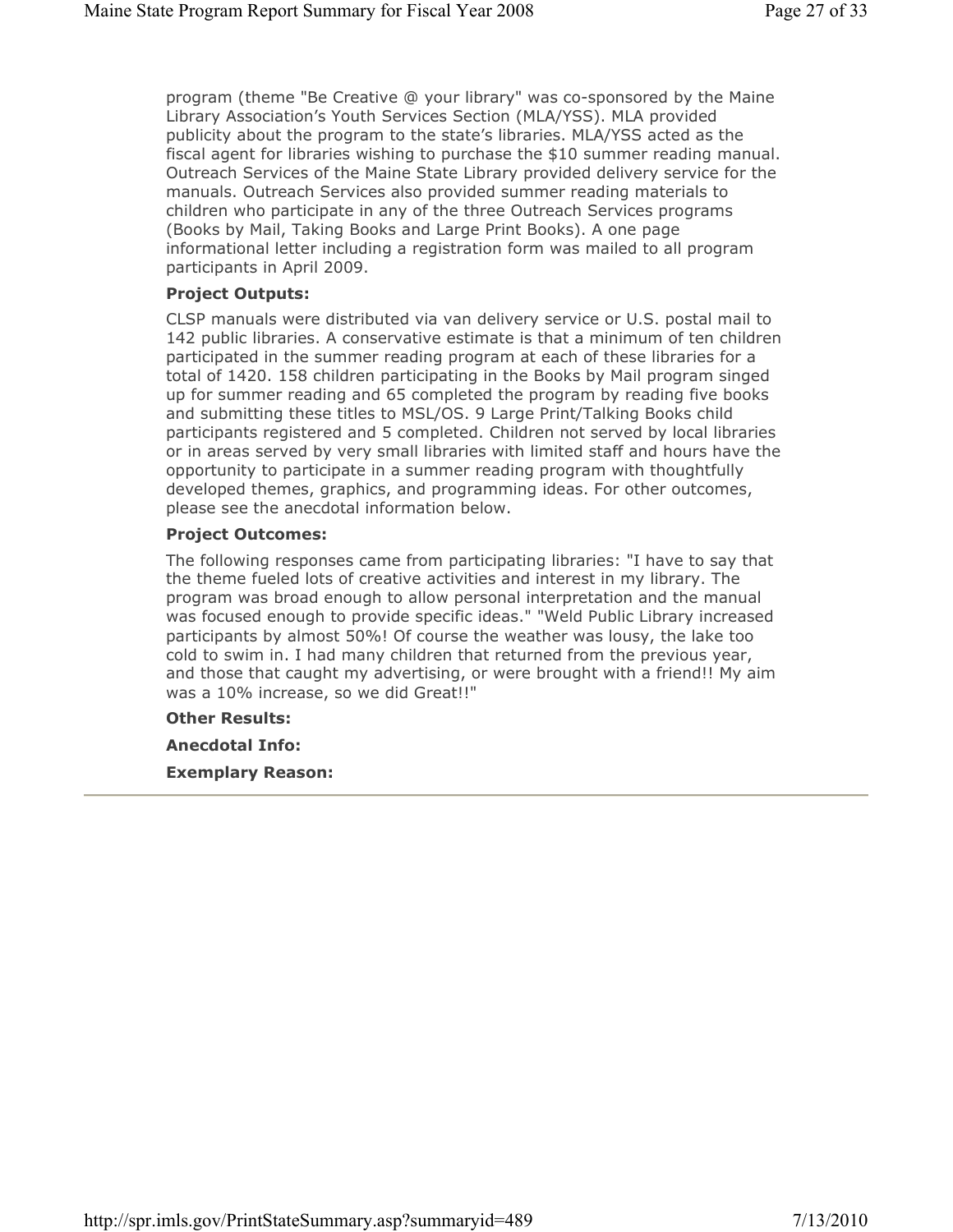## **Project Code:** 2008-ME-33540

#### Project Title: Project Number:

Talking Books Plus (Large Print, Talking Books, and Descriptive Videos)

## Phone Number: Email:

## Library Building:

Maine State Library

# LSTA Funds Expended: Cash Match:

## In Kind Contributions: Total Cost:

# Number of Persons Served:

2,495

## LSTA Purpose: State Goal:

Services to persons having difficulty using libraries

### IMLS Primary Performance Category:

Provide access to information, resources and ideas

Adults, Children, People with special needs

Education-Related Services for Children and Teens, Information Access and Services, Outreach Services

#### Start Date: End Date:

### Statewide? V Partnership?

# Library Name: Project Director:

Maine State Library **Christopher Boynton** 207-287-5650 chris.boynton@maine.gov

\$348,520 \$310,673

# $$659,193$

2. Improving library services to citizens with special needs

### IMLS Secondary Performance Category:

Enhance a lifetime of learning opportunities

### Primary Users: Secondary Users:

Disadvantaged children, Blind and visually-impaired persons

### Primary Services: Secondary Services:

Summer reading programs, Reference services, Special needs services

10/1/2008 9/30/2009

Exemplary? Notify the Second Complete Complete Complete Complete Complete Complete Complete Complete Complete Complete Complete Complete Complete Complete Complete Complete Complete Complete Complete Complete Complete Comp

## Project Purpose:

The Talking Books Plus program includes these components: 1. Large Print Books. The program purpose is to directly or through public libraries meet the informational and recreational needs of residents of Maine who are certified as being blind, visually impaired, or physically handicapped. 2. Talking Books and Descriptive Video. The program purpose is to act as Maine's regional library system for the National Library Services for the Blind and Physically Handicapped (NLS) providing talking books statewide. This program equalizes services statewide to the blind and physically handicapped. Outreach Services of MSL also provides descriptive videos to these individually enrolled patrons.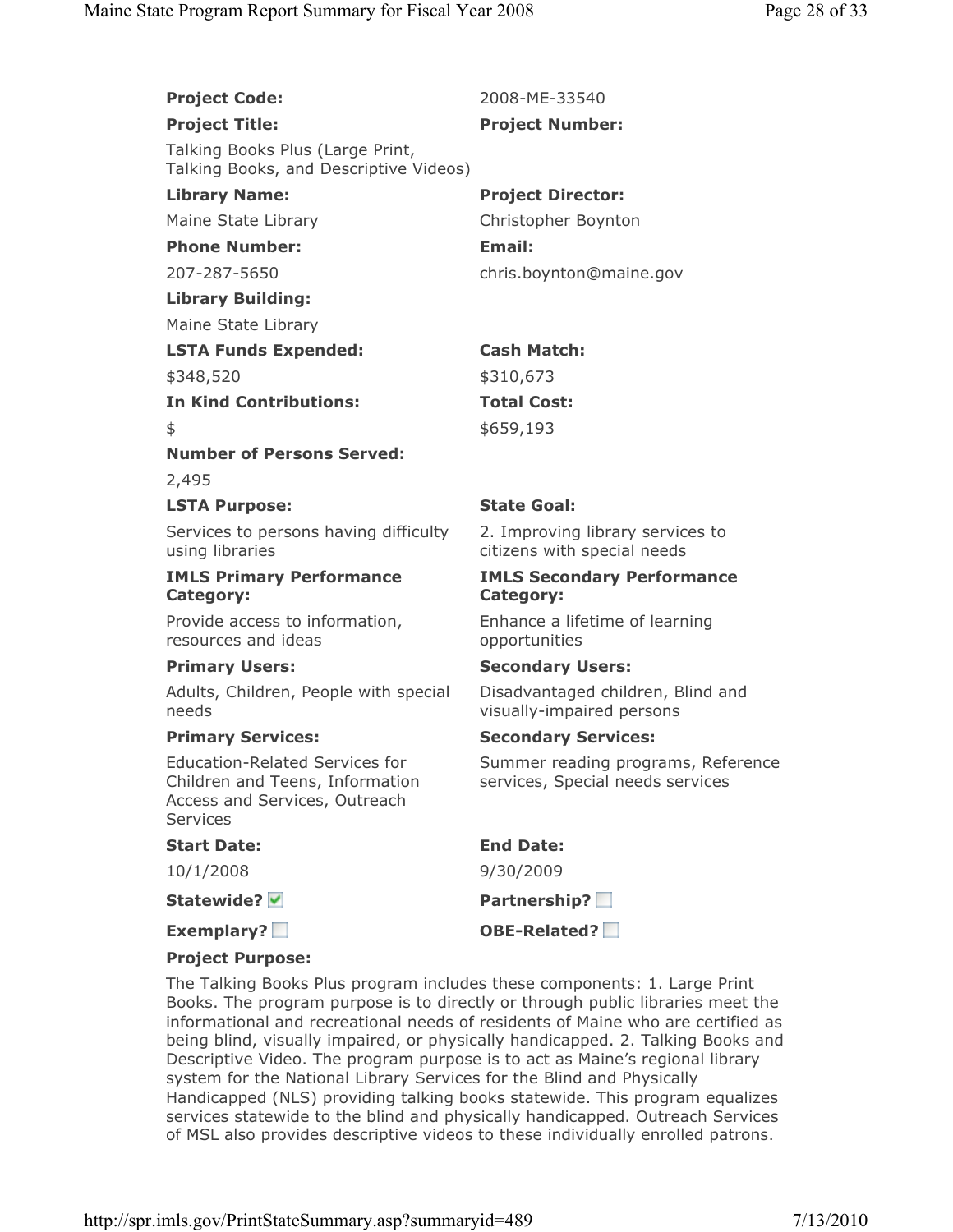3. Recording of Maine materials not recorded by the Library of Congress.

### Project Activities/Methods:

A patron handbook explaining the Talking Books Plus program is automatically distributed to all newly enrolled patrons. Each new registrant is contacted by phone and helped through the registration process. New patrons are asked about the number of books they would like to receive at one time; if they would like books automatically selected or not; and if they would like to be able to request books online. A summer reading program is offered to all juvenile patrons. The Coordinator of Outreach Services provides liaison functions with the National Library Service. Publicity and promotional activities continue in an effort to reach more readers. NLS has a national radio ad that provides an 800 number. This number in turn provides contact information for the nearest NLS regional library, distribution of NLS and locally produced brochures and bookmarks, displays and collaboration with other Maine State Library activities, public libraries, and other organizations including: Common Ground Fair (a huge three day country fair that draws over 50,000 people and has a special area reserved for community action agencies) Elder Fairs: The Outreach Services director provided displays and spoke at eight Elder Fairs. Business and community groups are invited to display at these fairs aimed at providing knowledge of services for senior citizens. The increase in presentations this year was due to the new digital players being introduced by NLS. Poster Session: The Director did a poster session at the Southern Maine Library District annual Council meeting in May, 2009 where he displayed and demonstrated the new digital books and machines. He is also the representative for AIM/NIMAS - Accessible Instructional Materials (Mainebased) and National Instructional Materials Accessibility Standard (NIMAS). This is a program designed to obtain textbooks and classroom materials for K-12 students with disabilities. The Director continues to serve on the Vocational Rehabilitation Council for the State of Maine Division for the Blind. He is also the Vice President of the Consortium of User Libraries (CUL) - a national organization. Outreach Services continues to maintain a functional, Online Public Access Catalog (OPAC) through its participation in the CUL. The Outreach Services of the Maine State Library is piloting the CUL OPAC and remote, off-site hosting for the CUL circulation tool. Maine is the first in the country to do this.

### Project Outputs:

87,112 talking books, 185 descriptive videos, 173 digital books and 10,578 large print books were distributed to individuals in the past year. Public libraries, schools and retirement homes received 3,541 talking books, 21 descriptive videos, and 16,207 large print books. Materials sent to institutions may circulate to more than one patron. 449 new patrons enrolled in Talking Books Plus services in the past year for a total of 2,495 active patrons. If a patron is not active for a 12 month period, his or her record is deleted from enrolled status. 629 active institutions receive materials via the Talking Books Plus program.

### Project Outcomes:

The informational and recreational reading needs of blind and visually impaired Maine residents are being met through this program. A survey of users was completed in 2007 will be repeated in 2010.

### Other Results:

Maine is a geographically large state with areas that are remote and sparsely settled. It is a relatively poor state whose local governments often struggle to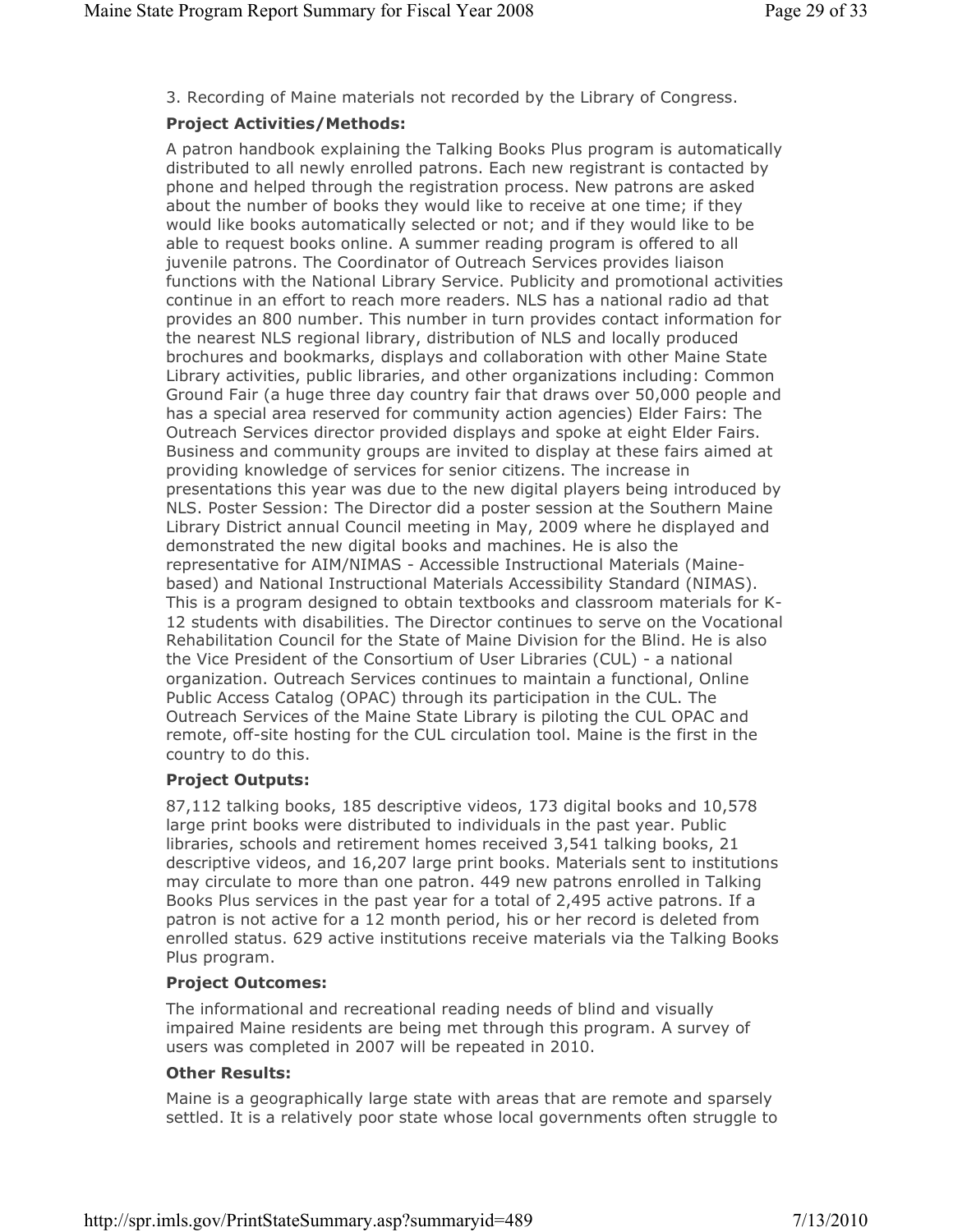support basic library services. The Talking Books Plus program offers materials state-wide that local libraries can not begin to acquire or distribute. The anecdotal information below reflects the value of this program in enriching peoples' lives.

### Anecdotal Info:

"Any time I ask for anything, someone is ready to help me, with a friendly smile and conversation! You don't know how much we appreciate that service from all of you." "My husband...depended so much on the Talking Books because of his total blindness. You were outstanding and my husband and I appreciated it greatly." This tape player...has been a wonderful set of eyes in the world where mine have failed. I don't know how I'd got through the solitary hours otherwise." "My mom's days are filled with the books you send; and as her caretaker, I can't thank you enough for the joy this service is bringing to her old age." "Reading is the love of my life! Thanks for keeping my love alive!" "I can't tell you how much I love this program. It's wonderful and makes such a difference in my life. Thanks to all of you who make it happen." "I developed scotoma and have bouts of having to lie in a dark room with lightning bolts across my vision and an enlarging black spot on my retina, followed by a migraine headache... I have a choice of escapes on my bedside table from the MSL. I almost look forward to an excuse to spend time in my bedroom in the dark, travelling to some exotic destination or trying to solve an English mystery." "An avid reader, (the patron's) failing eyesight was a constant frustration. Your Talking Books program was truly a godsend!" "My life would be so much less pleasant without Talking Books. Bless you all!" "It would be difficult not to exaggerate the enjoyment when I receive the terrific new digital player unit... combined with your super Talking Book staff, provides an answer to a blind man's prayer." "My life has been so enhanced by Talking Books since I first had a vision problem years ago and through several surgeries since - there have always been my companions, the readers, the books I could not read myself to amuse and console and entertain me. Thank you, thank you!"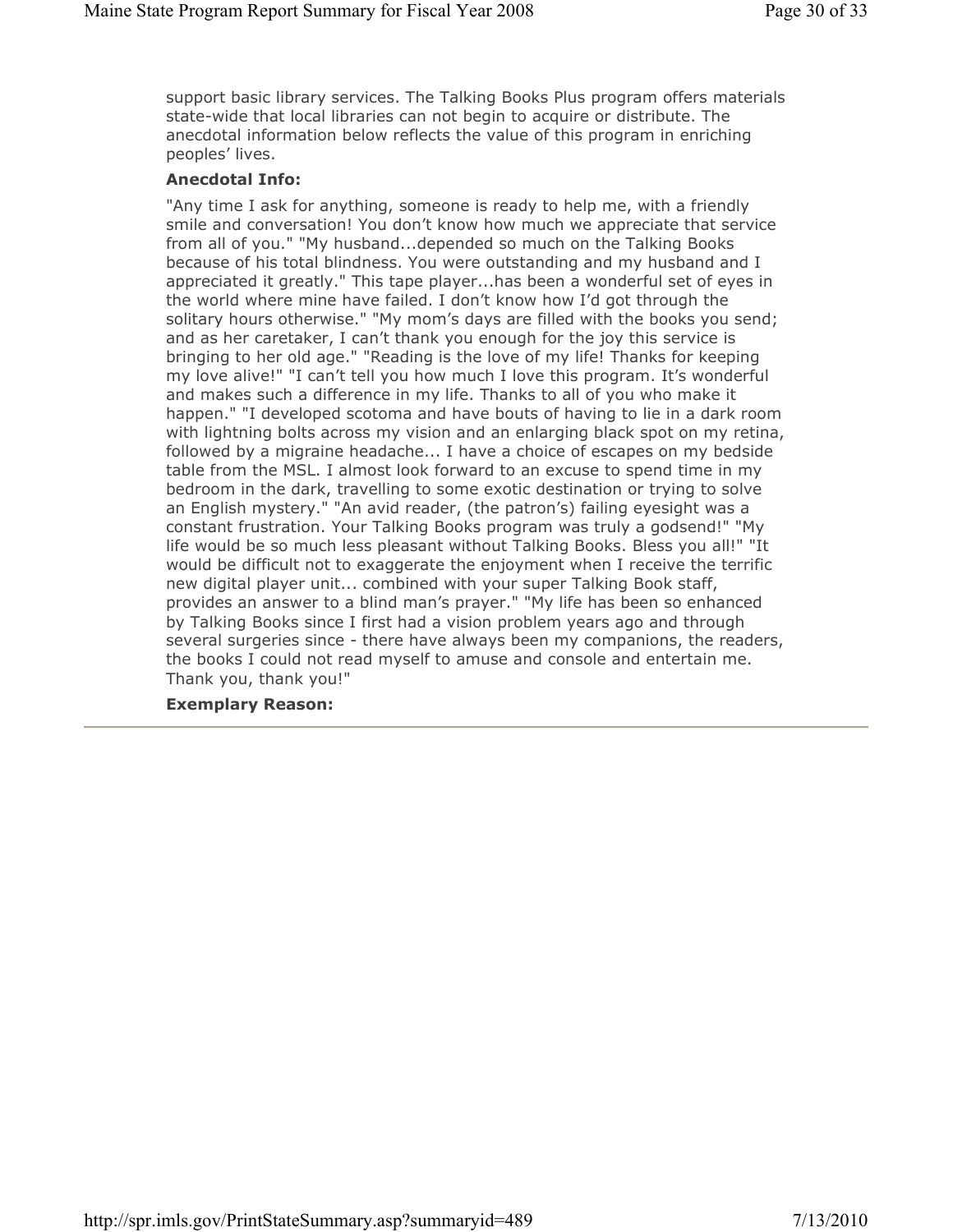| <b>Project Code:</b>                                  | 2008-ME-33538                                                            |
|-------------------------------------------------------|--------------------------------------------------------------------------|
| <b>Project Title:</b>                                 | <b>Project Number:</b>                                                   |
| Van Delivery System                                   |                                                                          |
| <b>Library Name:</b>                                  | <b>Project Director:</b>                                                 |
| Maine State Library                                   | Dean Corner                                                              |
| <b>Phone Number:</b>                                  | Email:                                                                   |
| 207-287-5600                                          | dean.corner@maine.gov                                                    |
| <b>Library Building:</b>                              |                                                                          |
| Maine State Library                                   |                                                                          |
| <b>LSTA Funds Expended:</b>                           | <b>Cash Match:</b>                                                       |
| \$12,000                                              | \$223,517                                                                |
| <b>In Kind Contributions:</b>                         | <b>Total Cost:</b>                                                       |
| \$                                                    | \$235,517                                                                |
| <b>Number of Persons Served:</b>                      |                                                                          |
| <b>LSTA Purpose:</b>                                  | <b>State Goal:</b>                                                       |
| Services for lifelong learning                        | 1. Partnering for expansion of library<br>resources & services           |
| <b>IMLS Primary Performance</b><br><b>Category:</b>   | <b>IMLS Secondary Performance</b><br><b>Category:</b>                    |
| Provide access to information,<br>resources and ideas | Enhance a lifetime of learning<br>opportunities                          |
| <b>Primary Users:</b>                                 | <b>Secondary Users:</b>                                                  |
| Adults, Children, Statewide public                    |                                                                          |
| <b>Primary Services:</b>                              | <b>Secondary Services:</b>                                               |
| Information Access and Services,<br>Interlibrary Loan | Reference services, Document and<br>materials delivery, Resource sharing |
| <b>Start Date:</b>                                    | <b>End Date:</b>                                                         |
| 10/1/2008                                             | 9/30/2009                                                                |
| Statewide? V                                          | Partnership?                                                             |
| Exemplary?                                            | OBE-Related?                                                             |

### Project Purpose:

The Statewide Interlibrary Loan Van Delivery Service is a voluntary service where participating libraries use a courier to deliver library books and materials to facilitate interlibrary loan and resource sharing throughout the State of Maine.

## Project Activities/Methods:

The Maine State Library, issues an RFP and contracts with a courier to provide delivery of interlibrary loan materials for Maine libraries. All types of libraries public, school, academic, special, and medical - are eligible to participate in this voluntary service. Each participating library pays a fee based upon the number of stops per week. All material must be contained in special totes. Records Management System, Bangor, Maine, is the current courier; they also provide service for the URSUS consortium (University of Maine campuses, Bangor and Portland Public libraries, The Maine Law and Legislative Reference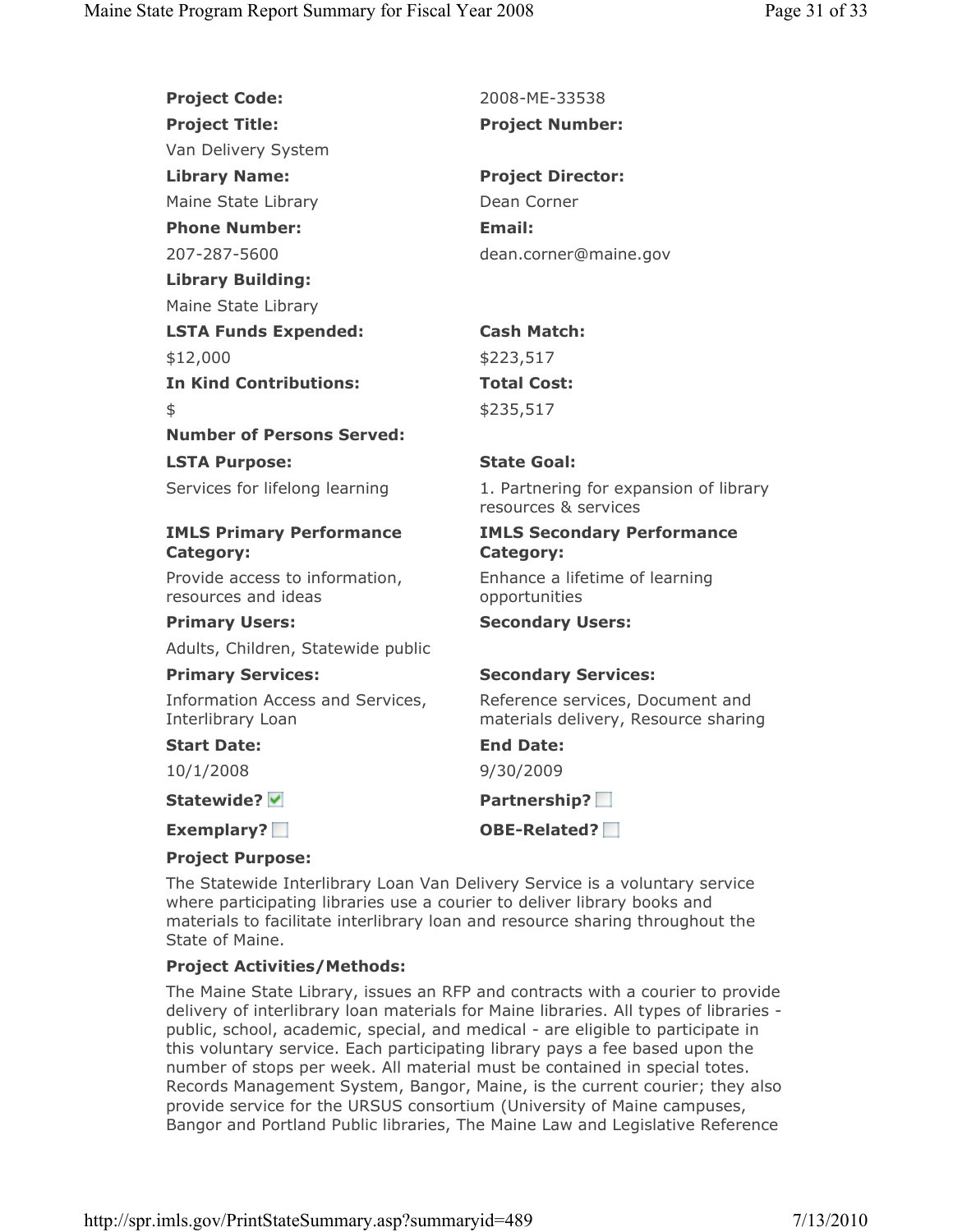Library and the Maine State Library) as well as Bates, Bowdoin and Colby Colleges. Open enrollment periods to join the van delivery system are May and November. Libraries are required to fill in all fields in the form below to request joining the ILL van delivery service. They must also add the days of the week they want pick up (Mon, Tues, Wed, Thurs, and/or Fri) and library hours. Filling in and submitting this form constitutes a six month commitment to the delivery service. Join Interlibrary Loan Van Delivery Service: Request Information Purpose: Join Interlibrary Loan Van Delivery Service Contact Person: Email Address: Library Name: Library Phone #: Street Address: City/Town: Zip Days of Week: Mon: | Tues: | Wed: | Thurs: | Fri: Number of totes: Library Hours: Comments: There is a billing online form for questions related to billing as well as an "edit van delivery information form". Fees are based on the # of deliveries per week. Participants determine how many days a week, from Monday to Friday, they need pick up and delivery. The current rates are: Yearly Rate by Number of Stops Per Week One Stop: \$442.00 Two Stops: \$884.00 Three Stops: \$1,326.00 Four Stops: \$1,768.00 Five Stops: \$2,210.00 Libraries receive a bill from the Maine State Library at the beginning of each quarter (Jul-Sept; Oct-Dec; Jan-Mar; Apr-June). The bill credits libraries for official State of Maine holidays. If a library's delivery is skipped or is not able to receive a delivery due to weather, etc., those credits appear on the

## Project Outputs:

following quarter's bill.

164 Maine libraries, university college centers and ITV sites are currently participating in the van delivery system.

### Project Outcomes:

Interlibrary loans are processed more quickly (as the material is placed in totes rather than being packaged for U.S. mail). The materials reach the requesting library in as few as one or two days rather than up to a week or more, which was often the case when the U.S. postal system was used. Libraries are saving significant money in postage as using the van delivery service not only requires less staff time and provides faster delivery, but is also less expensive than U.S. postage for most libraries (i.e. those that do any amount of ILL). Using 2008 delivery costs, a library in a Maine city with a population of 15,402 reports the following savings: "We are on track to complete 25,466 ILL transactions this fiscal year. 25,466 (projected ILL activity)  $X$  \$2.12 (this is minimum cost to mail one item) = \$53,988. \$53,988 / 248 (5 days X 52 weeks -12 holidays) = \$217/day 217.00 - 11.50  $=$  \$205.50 savings per day \$205.50 X 248 = \$50,964 savings per year. This is more than 12% of our operating budget". Another smaller library (town's population 7252)) reports the following: "SBPL in the last 6 months has